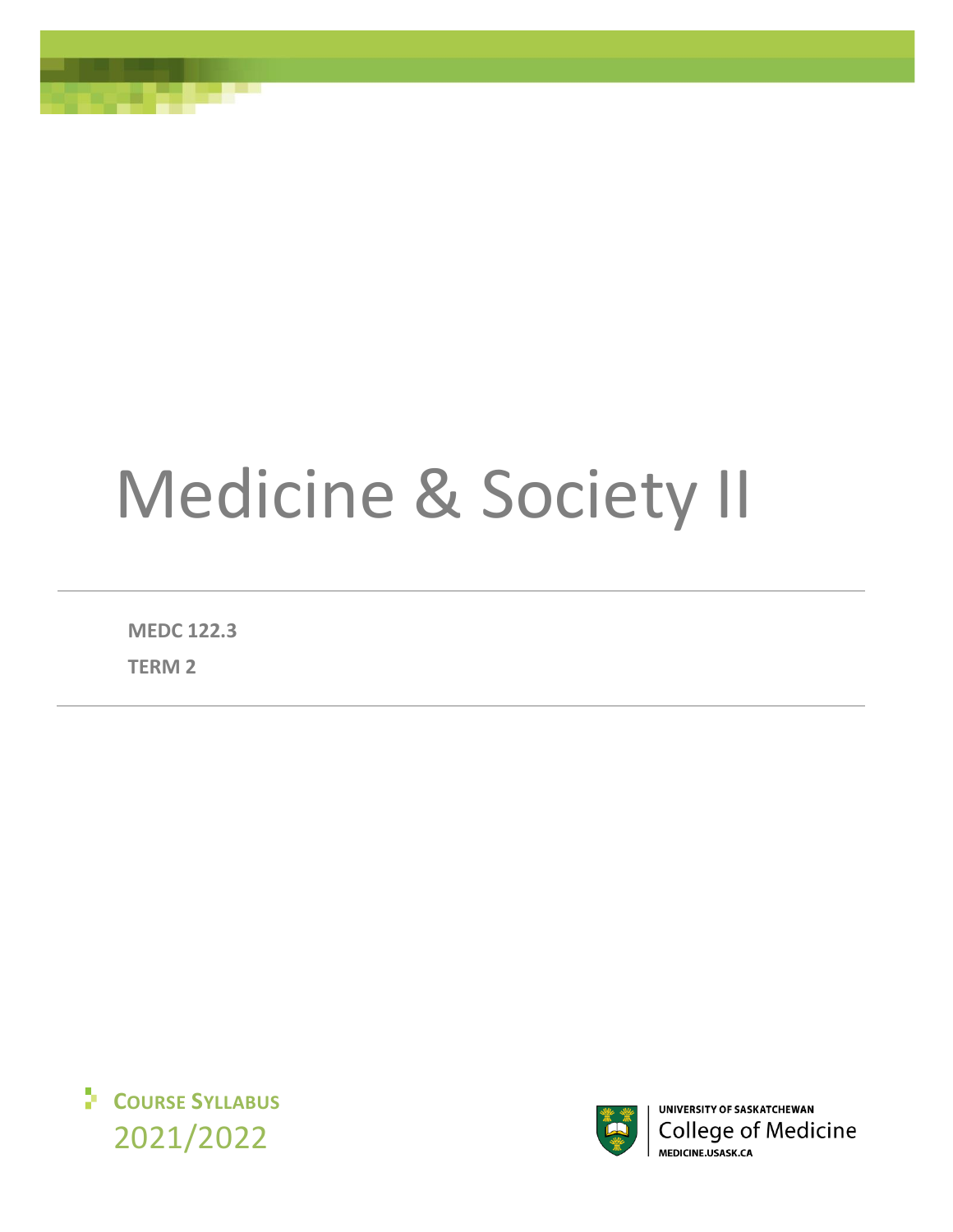#### **LAND ACKNOWLEDGEMENT**

*As we engage in Remote Teaching and Learning, we acknowledge we are on Treaty Six and Treaty Four Territory and the Homeland of the Métis. We pay our respect to the First Nation and Métis ancestors of this*  place and reaffirm our relationship with one another. We recognize that in the course of your studies you will *spend time learning in other traditional territories and Métis homelands. We wish you safe, productive and respectful encounters in these places*

# **Medicine and Society II – Course Overview**

#### **REMOTE LEARNING CONTEXT**

To address uncertainties related to delivering academic programming during a pandemic, some instructors may deem it necessary to revise syllabi in ways that impact assignments, assessments, and weighting of grades, among other things. Such changes will be permitted if they have been approved by the Department Head (in a departmentalized college) and by the Dean/Executive Director or designate within a College/School. This provision is temporary and will be reviewed by the Academic Programs Committee at the beginning of each semester until any permanent change in this regard is approved by Council.

**If you are on campus at any time, ensure you know what is required and expected of you:** One of the critical lessons learned in dealing with COVID-19 is knowing that situations can change and we must be flexible and ready to adjust our safety protocols. Instead of listing all of the relevant information in your course outline, the university has create[d a webpage](https://covid19.usask.ca/students.php#Oncampusessentials) where all up-to-date information around returning to campus is listed. You are responsible for regularly checking the health and *safety* guidelines <https://covid19.usask.ca/about/safety.php#Expectations> and knowing what is expected of you throughout the winter term. The College of Medicine has specific COVID protocols that are also important for you to be aware of and follow on the [College of Medicine website.](https://medicine.usask.ca/students/covid19.php)

## **COURSE DESCRIPTION**

This course, *Public Health and Preventive Medicine*, is the second of four courses in the *Medicine and Society* series (following *Introduction to Medicine and Society in Canada* and to be followed by *Canada's Health Care System* and *Physician Leadership Roles*). Topics will include the causes of good health or illness in communities; prevention; screening; social determinants of health; health equity; health promotion; communicable disease control; environmental health; epidemiology and biostatistics fundamentals; research and critical appraisal; and public health ethics.

Medicine & Society II also includes the following modules as part of this course: (1) patient- and familycentered care (PFCC), (2) Experiences in the Community (EC), (3) Arts & Humanities, and (4) Quantitative Methods in Research Modules. Please see descriptions below for further details.

Completion of this course will help you attain elements of your overall undergraduate program objectives ([Program Learning](https://medicine.usask.ca/students/undergraduate/curriculum-schedules-objectives.php#ProgramLearningObjectives) Objectives).

## **COURSE OBJECTIVES**

By the completion of Medicine & Society II course, students will be able to:

- 1. Define, describe, and identify key aspects of public health and population health such as management of communicable diseases (including outbreaks) and an approach to common environmental hazards.
- 2. Identify how the social determinants of health affect the health of individuals and populations.
- 3. Describe the role of the physician in identifying and addressing barriers to the social determinants of health for individuals and specific populations.
- 4. Apply health promotion and prevention strategies to individual and population/public health issues.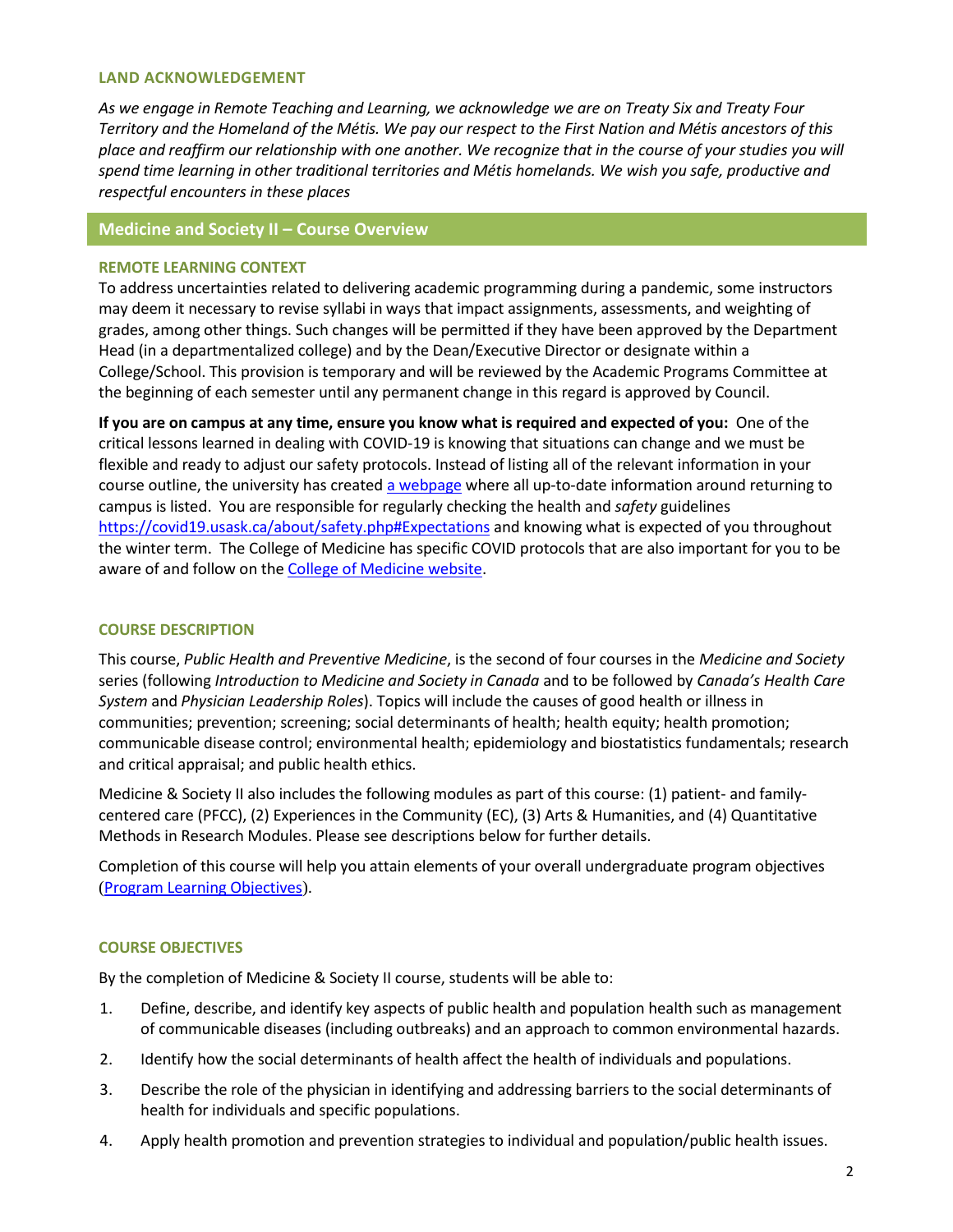- 5. Interpret the meaning of common measures of burden of illness at the population level.
- 6. Apply the common study designs and biostatistical principles used in health research to critical appraisal of the literature.
- 7. Apply ethical frameworks to public health issues.
- 8. Recommend interpersonal and organizational changes required to achieve patient and family centered care (PFCC).
- 9. Express meaning of medical experiences metaphorically through discussion and representation.
- 10. Apply the principles of healthcare research including ethical considerations.

The University of Saskatchewan Learning Charter is intended to define aspirations about the learning experience that the University aims to provide, and the roles to be played in realizing these aspirations by students, instructors, and the institution. A copy of the Learning Charter can be found at: [www.usask.ca/university\\_secretary/LearningCharter.pdf.](http://www.usask.ca/university_secretary/LearningCharter.pdf)

# **COURSE CONTACTS**

Course Director: Dr. Johnmark Opondo – [joo437@usask.ca](mailto:joo437@usask.ca)

Course Chair: Dr. Juan-Nicolas Pena-Sanchez – [juan.nicolas.ps@usask.ca](mailto:juan.nicolas.ps@usask.ca) – (306) 966-5727

Pre-Clerkship Program Coordinator: Sonja MacDonald – [sonja.macdonald@usask.ca](mailto:sonja.macdonald@usask.ca) – (306) 966-5354

Administrative Assistant: Amy Pollock- [amy.pollock@usask.ca](mailto:amy.pollock@usask.ca)

# **COURSE SCHEDULE**

Please check one45 **DAILY** to ensure that you have the most current schedule information. The latest a change can be made to a session (unless it is a true emergency) is 48 hours in advance of the scheduled sessions. If changes are made to a session which has already been scheduled in one45, affected students will be notified directly via email by the course administrators.

All learning objectives (course, module, and session) can be accessed on the College of Medicine/Curriculum website under the appropriate year and course. A print version is also available. Please access the link below for the most current objectives.

<https://share.usask.ca/medicine/one45/kbase/Curriculum.aspx>

## **INDEPENDENT LEARNING**

Many sessions are based on the "flipped" or "inverted" classroom model where short and pertinent preparation has been assigned. It is very important that students come to class prepared. Often discussions will be based on the preparation material, and deeper understanding of the in-class sessions is facilitated through preparation. In addition to in-class learning, first year M & S courses include two experiential learning modules, a PFCC (Patient and Family-Centred Care) Learning Experiences Module, and an EC (Experiences in the Community) Module.

## **COURSE DELIVERY**

The primary format for course sessions will be large-group (entire class) interactive presentations. Course materials will be posted to one45. Assignments will be submitted in Canvas by 23:59 on date due unless otherwise indicated\*. In addition to in-class learning, first year M & S courses include two experiential learning modules, a PFCC (Patient- and Family-Centred Care) Learning Experiences Module, and an EC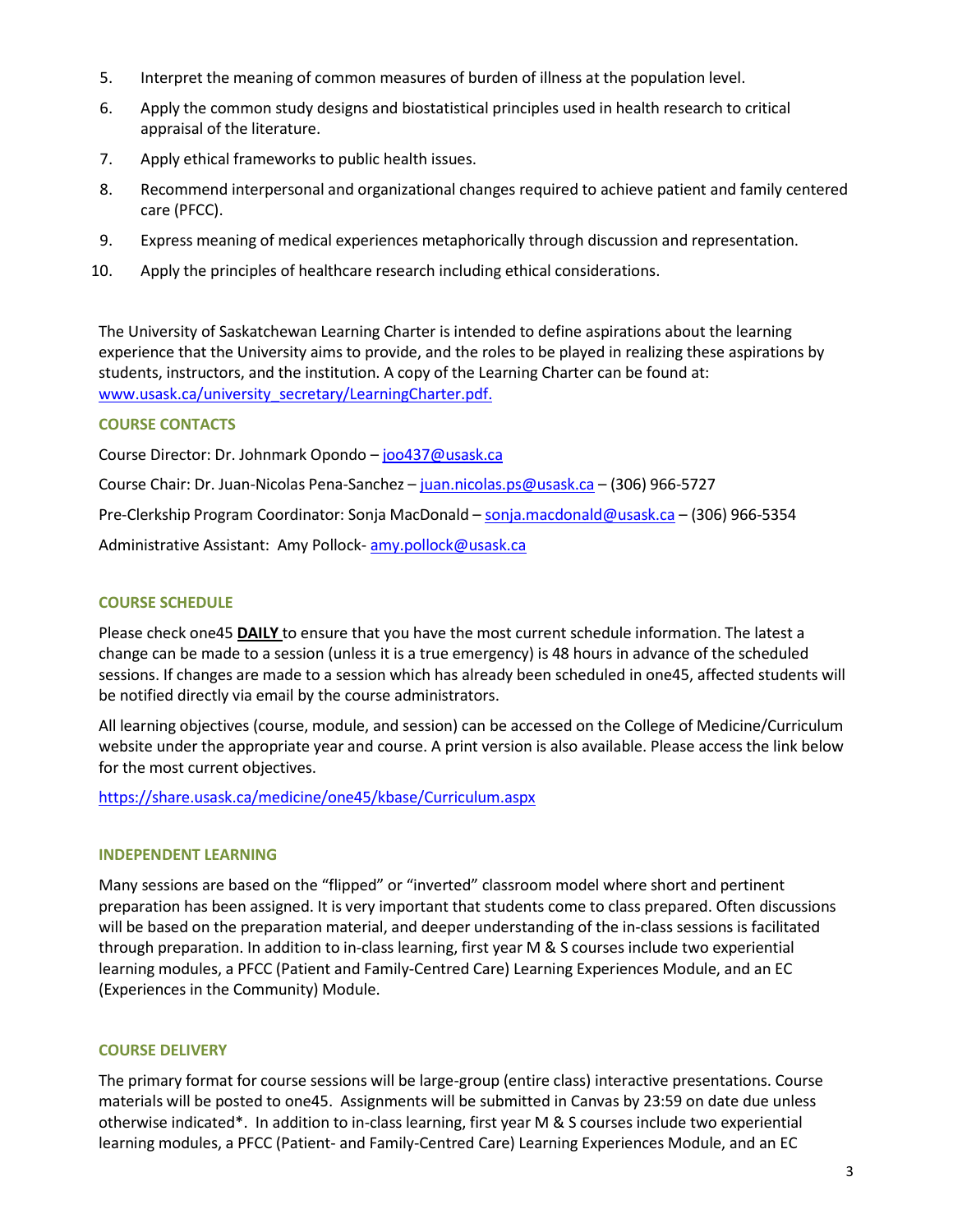(Experiences in the Community) Module, which both extend past Term 1 and into Term 2 (see Modules below).

#### **COURSE RESOURCES**

The primary resource for this course will be readings from the Association of Faculties of Medicine of Canada's Primer on Population Health: A Virtual Textbook on Public Health Concepts for Clinicians (available online at <https://phprimer.afmc.ca/en/>), as well as other assigned resources. Presentations and supplemental materials for reading and viewing will be posted to One45.

Textbooks are available online from the University of Saskatchewan Bookstore: <https://bookstore.usask.ca/students.php#MyTextbooks>

#### **COURSE ASSESSMENT OVERVIEW**

| <b>Course Component</b> |                                                                                                | <b>Due Date: indicated</b><br>below<br><b>Due Time: 23:59</b> | Course<br>Value |
|-------------------------|------------------------------------------------------------------------------------------------|---------------------------------------------------------------|-----------------|
|                         | <b>Subtotal marks</b><br><b>Module Assignment/Assessments</b>                                  |                                                               | 35%             |
|                         | "Art of Public Health" Assignment                                                              | Apr. 6, 2022                                                  | 30%             |
|                         | <b>Medical Arts &amp; Humanities Reflection</b>                                                | One week after the final<br>session of each A&H<br>stream     | 5%              |
|                         | <b>Quantitative Methods in Research Component</b>                                              |                                                               |                 |
| $\circ$                 | Assignment 1: Submit Certificates of Completion                                                | March 9, 2022                                                 | <b>Submit</b>   |
| $\circ$                 | Attend and actively participate in the small group research<br>and critical appraisal session  | April 13, 2022                                                | <b>Attend</b>   |
| $\circ$                 | Assignment 2: Submit short exercises and a guided critical<br>appraisal of an article          | April 27, 2022                                                | P/F             |
|                         | Patient & Family Centered Care (PFCC) Module - Part B                                          |                                                               |                 |
| $\circ$                 | Attend TWO Patient Advisor meetings in Term 2                                                  | Jan. 19 & Mar. 30, 2022                                       | <b>Attend</b>   |
| $\circ$                 | Attend ONE Patient Narratives Session in Term 2                                                | March 31, 2022                                                | <b>Attend</b>   |
| $\circ$                 | FINAL Assignment: PFCC Implications for Practice Reflective<br>Essay                           | April 15, 2022                                                | P/F             |
|                         | <b>Community Experience*</b>                                                                   |                                                               |                 |
| $\circ$                 | Complete Experience                                                                            |                                                               | Complete        |
| $\circ$                 | Community Experience Reflective Assignment - due within 2<br>weeks of completion of experience | Within 2 weeks of<br>completion experience                    | P/F             |
| $\circ$                 | CE Supervisor Assessment Form(s)                                                               |                                                               | P/F             |
|                         | *CE expectations are waived if student is completing CSLP or MTL                               |                                                               |                 |
| <b>Examinations</b>     | <b>Subtotal marks</b>                                                                          |                                                               | 65%             |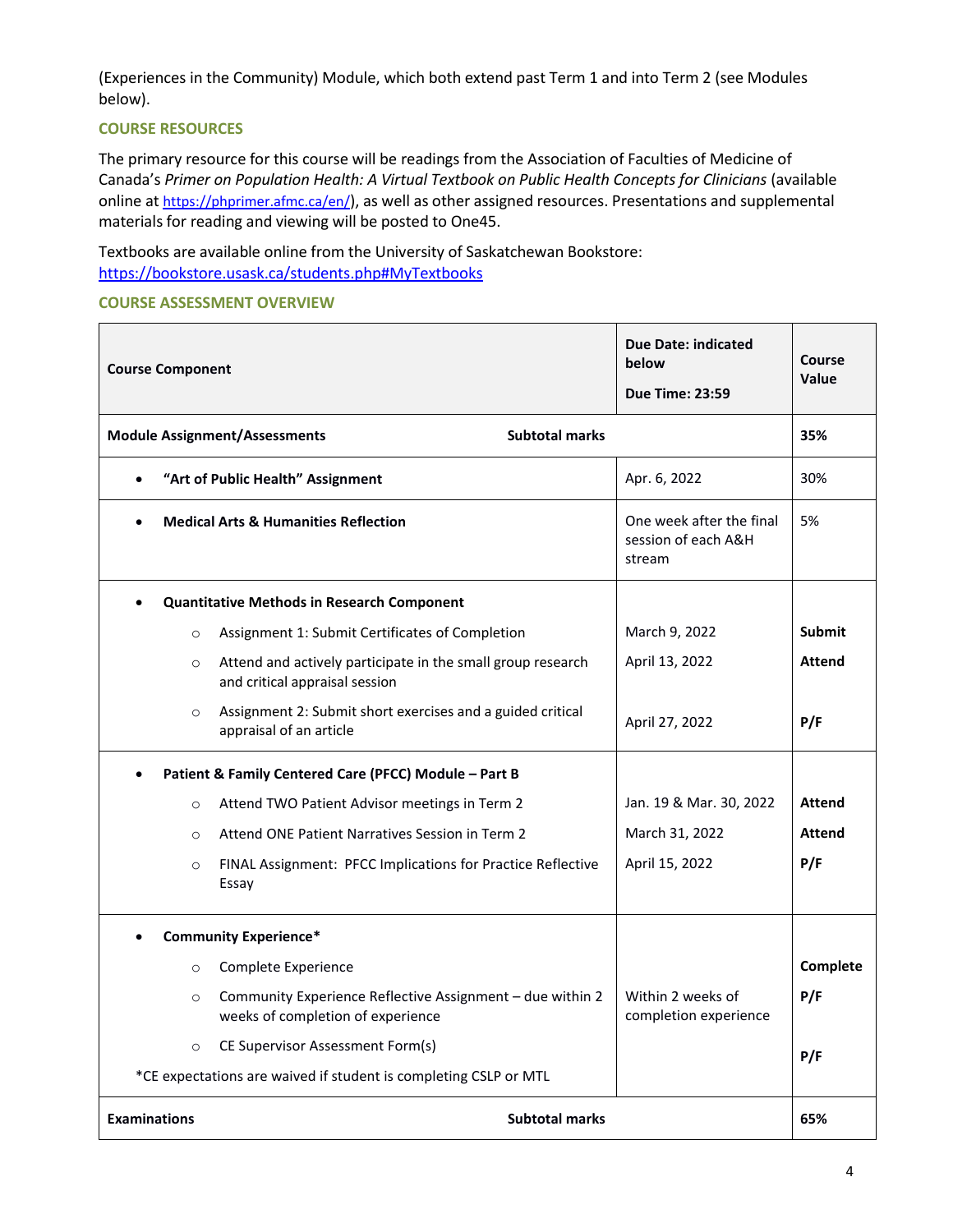| <b>Midterm Exam</b>      | March 23, 2022 | 30%  |
|--------------------------|----------------|------|
| <b>Final Examination</b> | May 9, 2022    | 35%  |
| <b>Total Marks</b>       |                | 100% |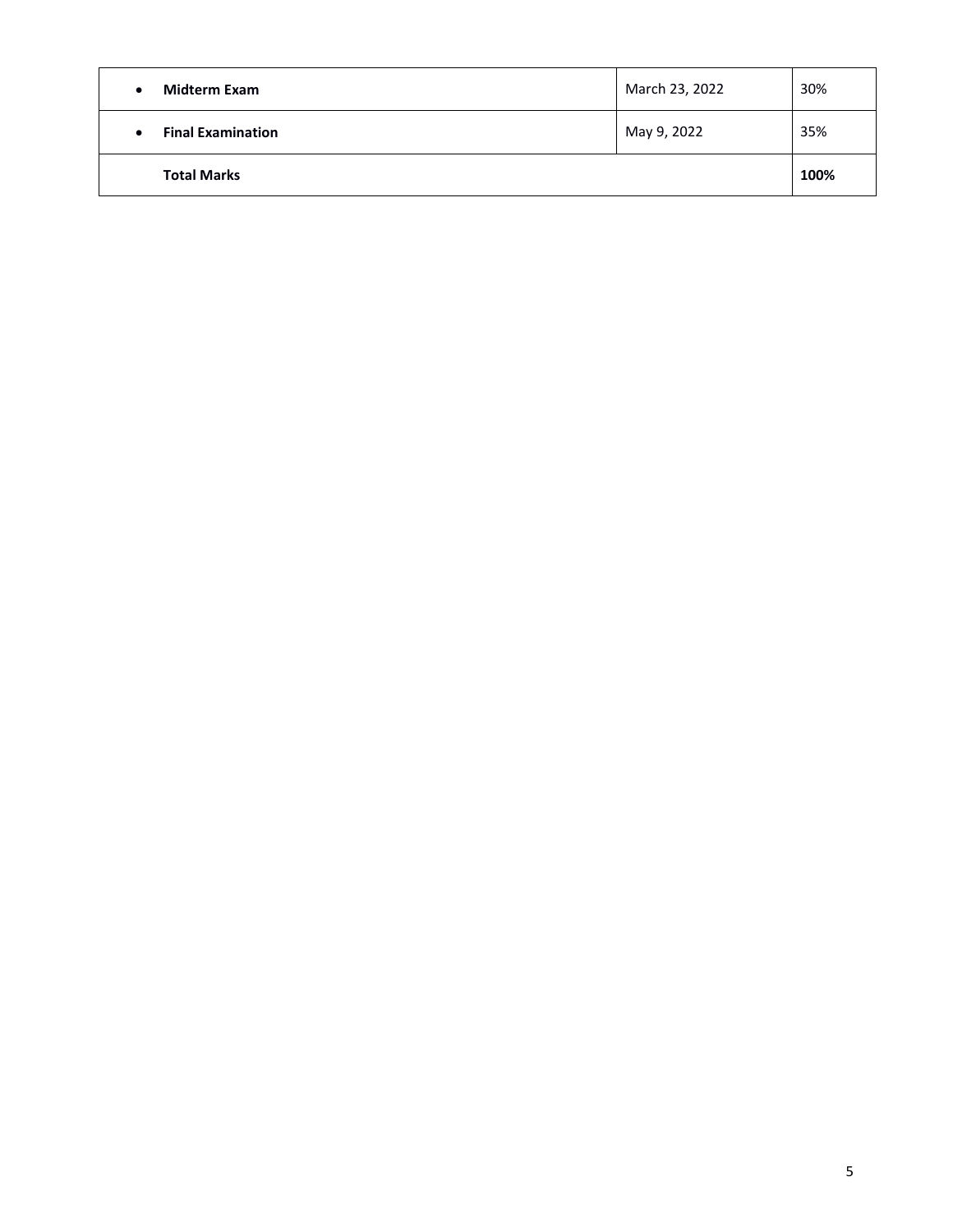#### **EXAM PROCTORING**

Due to pandemic related circumstances, examinations during this course may be delivered remotely. In that event, proctoring software or other remote invigilation methods will be employed concurrently during the examination to ensure academic integrity of the assessment.

#### **RUBRICS**

Where applicable, rubrics for all assignments will be posted on one45 for the relevant session. For those assignments submitted via Canvas they are also posted in Canvas. In the event of a discrepancy between the two versions, that posted on Canvas shall be taken to be correct.

#### **COURSE POLICY FOR SUCCESSFUL COMPLETION & REMEDIATION**

For successful course completion for the purposes of promotion, students are to:

- Obtain a cumulative mark of at least 70% across the Arts and Humanities reflection and the midterm exam.
- Achieve a mark of at least 70% on the "Art of Public Health" assignment.
- Achieve a mark of at least 70% on the final exam.
- Successfully pass PFCC module consisting of (Module B & Reflective Assignment)
- Successfully pass Research module components consisting of McMasters Certificate, TCPS2 Certificate, and Critical Appraisal assignment.
- Successful completion of the Experiences in the Community module requirements.
- Complete all assignments

Students not promoted as a result of being unsuccessful on the course will receive a grade of 'F' on their transcripts for the relevant course.

#### **REMEDIATION AND COURSE FAILURE**

A. If a student fails to achieve a 70% cumulative average across Arts and Humanities reflection and the midterm exam, a 70% on the "Art of Public Health" assignment, a 70% on the final exam, fails the research component, fails the PFCC module, or fails to complete the Experiences in the Community components they will be considered for remediation, followed by supplemental assessment. If a student fails three or more of the items listed above, this will be considered a course failure and remediation will not be offered. Additionally, failure of a supplemental assessment will result in a course failure.

\*Note for non-completion of assignments please see "Professionalism" and "Undergraduate Medical Education Assignment Submission Policy."

B. Students who are eligible for remediation will be required to meet with the Module/ Course Director and/or Course Chair in consultation with the Academic Support Team to identify areas of weakness and develop a structured remediation and learning plan, and complete a supplemental assessment. The Module Director/Course Director and/or Course Chair retains the right to determine the specific type of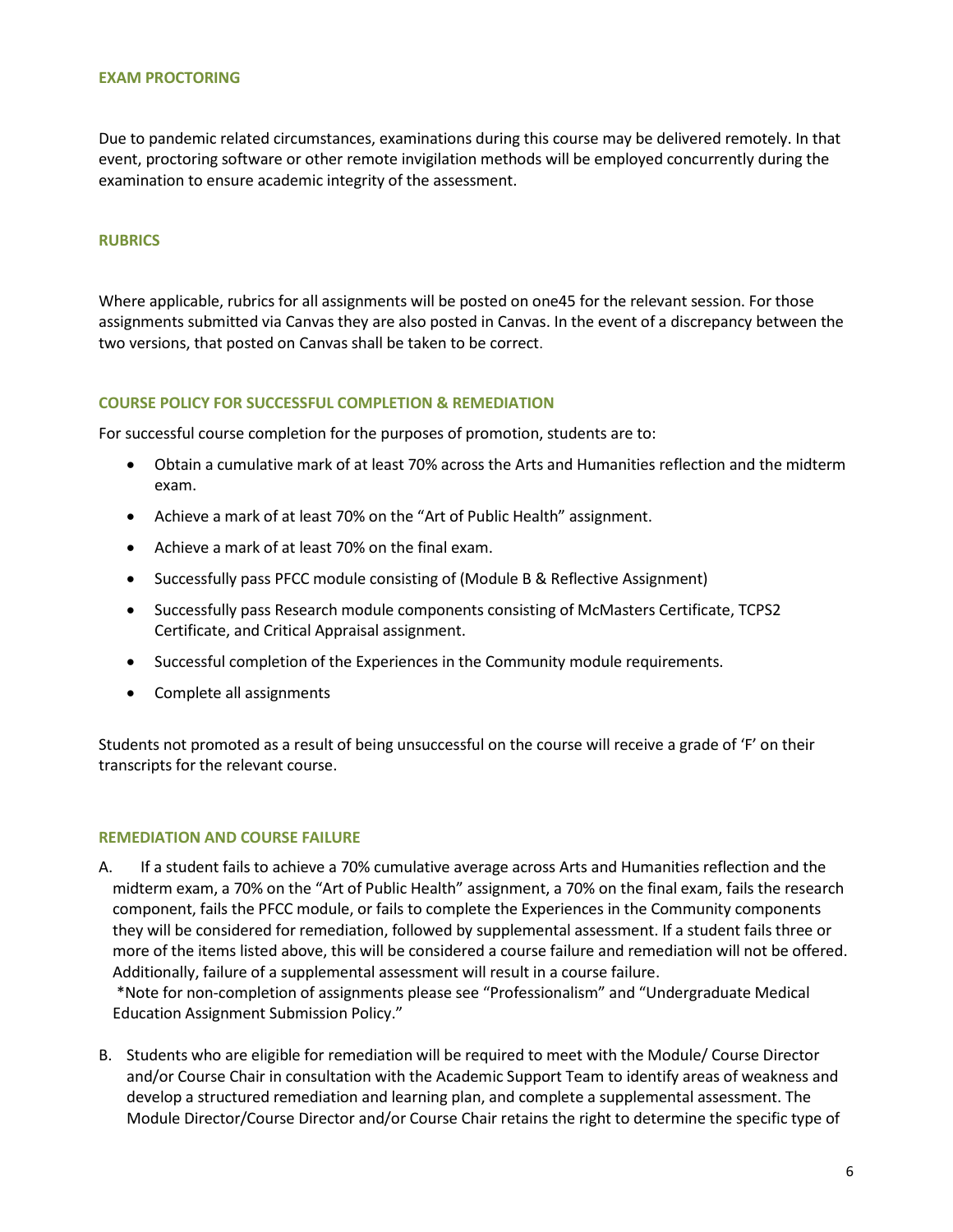remediation and supplemental assessment needed for each individual student, which may be in a different format than the original assessment.

C. After the final examination period, the implications of failing to successfully complete course components will be adjudicated at the Year 1 Term 2 Promotions Committee and a final decision to grant remediation/supplemental work will be determined by the Student Academic Management Committee.

#### **ASSESSMENT COMPONENTS**

#### *Quantitative Methods in Research Component (Submission of Certificates of Completion)*

Value: Submit – required for successful completion, does not contribute to final grade.

Date: See assessment table above.

Description: McMaster Chart Review On-Line Tutorial which can be found at: [https://ethics.mcmaster.ca/chart/.](https://ethics.mcmaster.ca/chart/) Individuals engaged in research are asked to complete this brief tutorial to ensure that they are aware of the privacy issues which arise in research involving retrospective chart reviews. The tutorial will take 15 minutes to complete. TCPS 2.

> Tutorial Course on Research Ethics (CORE) which can be found at: [http://www.pre.ethics.gc.ca/eng/education/tutorial-didacticiel/.](http://www.pre.ethics.gc.ca/eng/education/tutorial-didacticiel/) CORE provides an applied approach to the guidance provided in TCPS 2. This self-paced course is a media-rich learning experience that features interactive exercises and multi-disciplinary examples.

- *Assignment B: PFCC Implications for Practice Reflective Essay*
- Value: Pass/Fail
- Due Date: See assessment table above.
- Description: The assignment description and details will be posted on Canvas.

#### *Midterm Exam*

| Value: | 30% of final grade |
|--------|--------------------|
|--------|--------------------|

Date: See assessment table above.

Type: Mid-Term Exam

Description: Closed book exam may include: multiple choice, multiple choice multiple answer, fill in the blank, true/false, short answer, matching, and extended written questions. Further details to be discussed in class.

#### *"Art of Public Health" Assignment*

Value: 30% of final grade

Date: See assessment table above.

Description: Detailed description will be posted on Canvas.

*Medical Arts & Humanities Guided Reflection*

Value: **5%** of final grade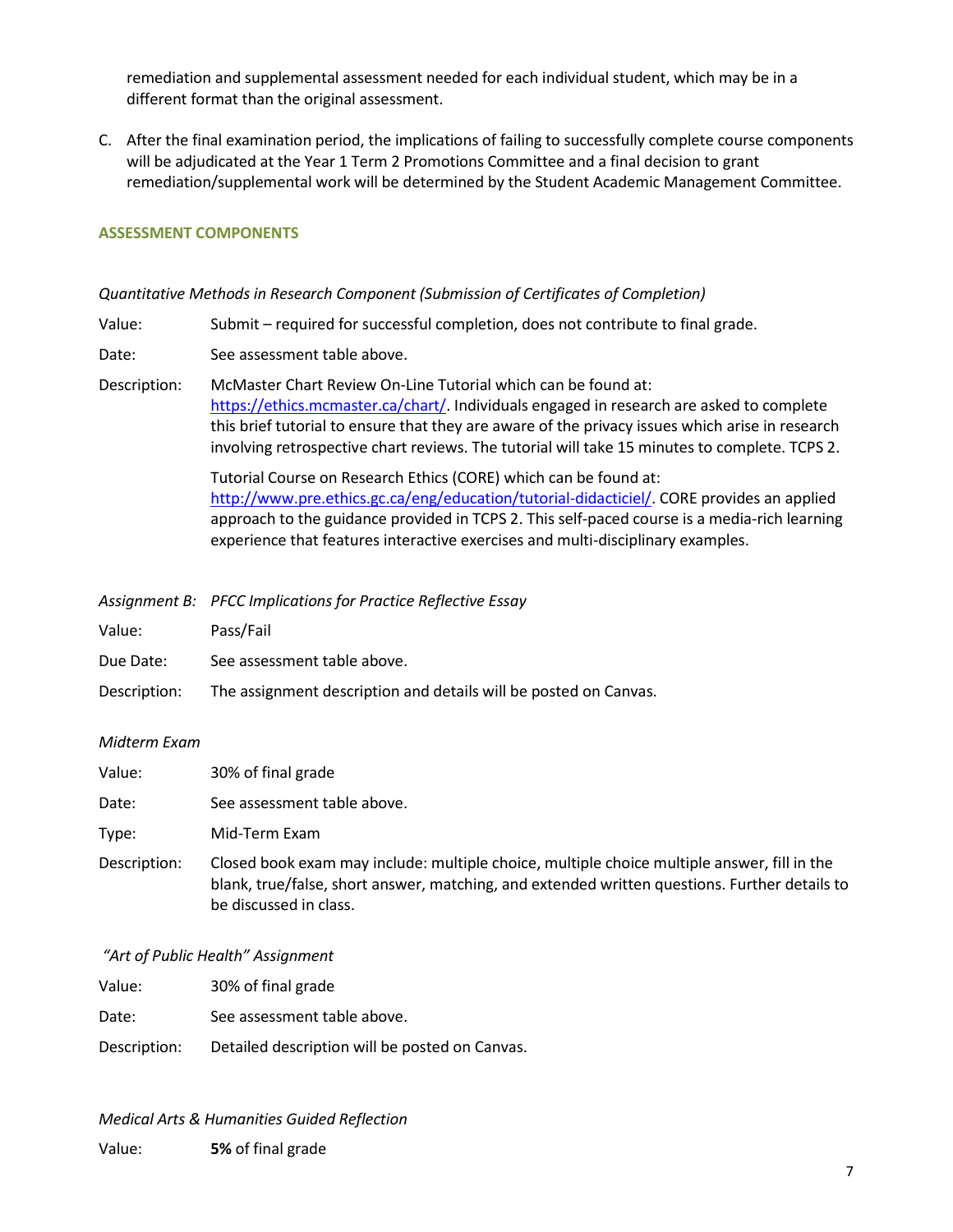| Date:        | Due one week after the final session of your A&H stream by 23:59. |
|--------------|-------------------------------------------------------------------|
| Description: | Submit a guided reflection of approximately 500 words to Canvas.  |

# *Quantitative Methods in Research (Research and Critical Appraisal Assignment)*

| Value:       | Pass/Fail - does not contribute to final grade.                                                                   |
|--------------|-------------------------------------------------------------------------------------------------------------------|
| Date:        | For due date, see assessment table above.                                                                         |
| Description: | This assignment will focus on research and critical appraisal concepts. A detailed description<br>will be posted. |

## *Patient Family Advisor Sessions*

| Value:       | Attend – required for successful Module completion, does not contribute to final grade. |
|--------------|-----------------------------------------------------------------------------------------|
| Date:        | See assessment table above.                                                             |
| Description: | Must attend TWO Patient Advisor meetings (attendance sign-in required).                 |

## *Patient Family Narratives Session*

| Value:       | Attend – required for successful Module completion, does not contribute to final grade. |
|--------------|-----------------------------------------------------------------------------------------|
| Date:        | See assessment table above.                                                             |
| Description: | Must attend ONE Patient Narrative session (limited availability, sign-in required).     |

# *Community Experience Reflective Assignment\**

| Value:            | Pass/Fail-required for successful Module completion, does not contribute to final grade.                                                                                                                                                                                        |
|-------------------|---------------------------------------------------------------------------------------------------------------------------------------------------------------------------------------------------------------------------------------------------------------------------------|
| Date:             | 2 weeks after completion of Community Experience.                                                                                                                                                                                                                               |
| Description:      | Submit a reflective assignment of approximately 250 words to Canvas.                                                                                                                                                                                                            |
| *Note:            | For students completing the Inter-professional Community Service Learning Program or<br>Making the Links as an alternative to the Community Experience, this assignment is not<br>required. The requirements of those programs will be shared at program-specific orientations. |
| <b>Final Exam</b> |                                                                                                                                                                                                                                                                                 |
| Value:            | 35% of final grade                                                                                                                                                                                                                                                              |
| Date:             | See assessment table above.                                                                                                                                                                                                                                                     |

Type: Examination, cumulative

Description: Closed book exam may include multiple choice, multiple choice multiple answer, fill in the blank, true/false, short answer, matching, and extended written questions. Further details to be discussed in class.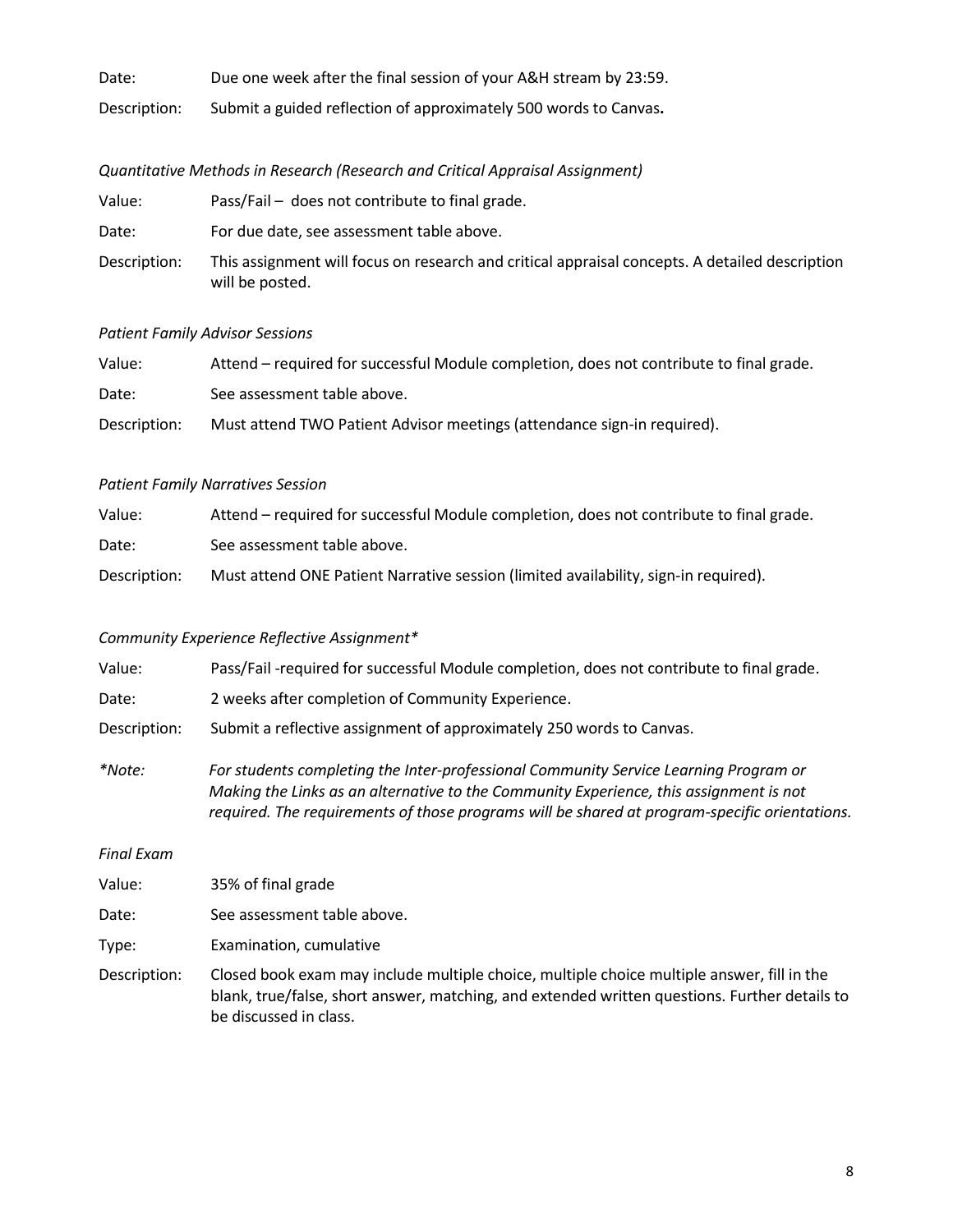Students will not be provided opportunity to view their examination questions/papers as part of a group or individual review process. In the event of specific module or exam failure, a student may contact the appropriate Module Director, Course Director or Course Chair to arrange an opportunity to identify concepts or content areas where difficulty was experienced during the examinations.

#### **ATTENDANCE EXPECTATIONS**

Se[e Student Information Guide](https://medicine.usask.ca/students/undergraduate/curriculum-schedules-objectives.php#StudentInformationGuideSyllabi) for MD Program Attendance and Absence policy.

#### **COURSE EVALUATIONS QUALITY IMPROVEMENT**

As a result of feedback from previous student course evaluations the following changes have been made:

- 1. New content covering relevant COVID-19 material has been included in several lectures as a current example of public health practice and action for communicable disease control and outbreak management, public health ethics, health promotion, screening and prevention, and epidemiology.
- 2. New content in the Social Determinants of Health and Health Equity class is being provided to enable group feedback on the Intercultural Development Inventory results and possible next steps for improving cultural safety.

During this transition term it is important that we undertake in-person elements of this class safely. In order to do this the university has developed a set of expectations and safety protocols that all students must adhere to if they are to engage in in-person activity.

#### **Throughout the term:**

- **Protect the pack:** Right now, the impact of student choices and activities when not on campus cannot be separated from time spent on campus. In order to "protect the pack", the university is asking all students who are doing in-person work to be mindful and do whatever possible to lower the risk that you will contract COVID-19 and bring it onto campus.
- **Know what is required and expected of you:** One of the critical lessons learned in dealing with COVID-19 is knowing that situations can change and we must be flexible and ready to adjust our safety protocols. Instead of listing all of the relevant information in your course outline, the university has create[d a webpage](https://covid19.usask.ca/students.php) where all upto-date information around returning to campus is listed. **You are responsible** for **regularly** checking the health and safety guidelines [https://covid19.usask.ca/about/safety.php#Expectations](https://covid19.usask.ca/about/safety.php) and knowing what is expected of you throughout the fall term.
- **Follow all guidance:** Students are expected to follow all guidance provided by the University's Pandemic Recovery/Response Team (PRT), College/Department, professors, lab instructors, TAs, and any other staff member involved in the in-person academic program activities (e.g., Protective Services, Safety Resources).

**Key channels of communication**: If there is a need for the class to pause meeting in-person for a period of time you will be notified. If this occurs, you will be provided with detailed information on what you will need to do in place of the inperson class sessions (e.g., read content posted in Canvas, complete learning activities in Canvas).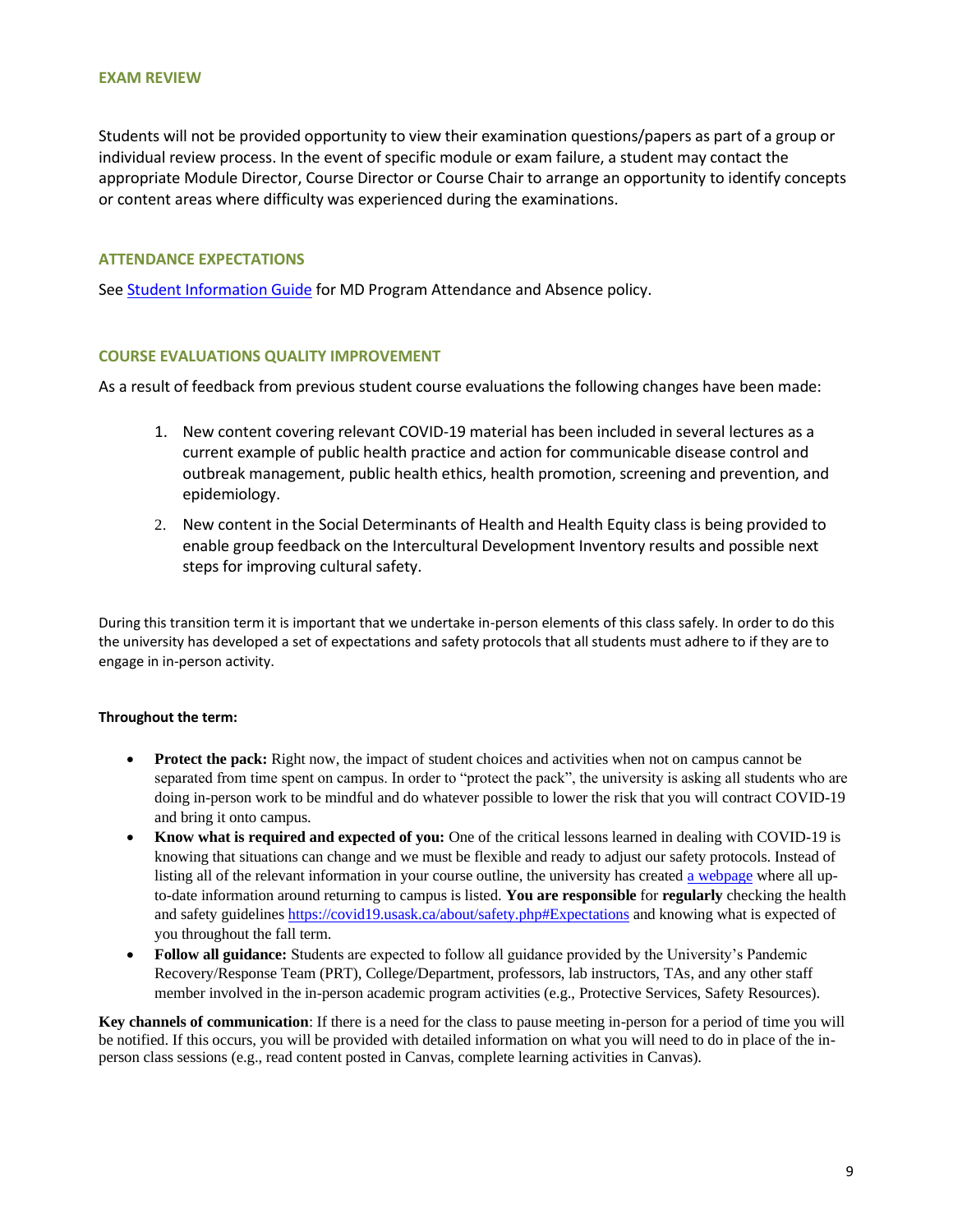#### **Module 1: Patient & Family-Centered Care Module Part B**

**Med 122 – Year 1 Term 2**

#### **MODULE CONTACT**

Module Director: Dr. Krista Baerg – dr.kbaerg@usask.ca – (306) 844-1076 Administrative Assistant: Amy Pollock – [amy.pollock@usask.ca](mailto:amy.pollock@usask.ca) - email for assistance

## **MODULE DESCRIPTION**

This module provides students with authentic experiences of health and health care from the perspective of patients. The student will seek to understand the patient/client family experience and implications for future practice. The four pillars of patient and family centered care are explored within the care delivery context, considering the continuum of patient engagement and factors influencing patient engagement.

This longitudinal Year 1 experience extends over Term 1 and 2. An introductory seminar in Term 1 introduces students to core concepts related to patient- and family centered care and patient engagement. Students participate in Patient Family Advisor (PFA) meetings and Patient Family Narratives (PFN) sessions seeking to understand interpersonal factors that impact PFCC practice at care delivery and the role for patient engagement at the health systems organizational level.

By completing the term 2 PFCC module, students will meet the Med 122 course level objective, "*recommend* interpersonal and organizational changes required to achieve patient and family centered care".

Completion of this module will contribute to attaining elements of the overall undergraduate program objectives [\(Program Learning Objectives\)](https://medicine.usask.ca/students/undergraduate/curriculum-schedules-objectives.php#ProgramLearningObjectives).

## **MODULE OBJECTIVES**

By the completion of this module, students will be expected to:

- 1. Assess interpersonal factors impacting expression of the pillars of patient and family centered care (PFCC).
- 2. Suggest organizational changes required to advance from system-centered care to achieve patient and family centered care (PFCC).
- 3. Identify opportunities to integrate patient and family centered care (PFCC) and patient engagement principles into your future patient interactions.

# **COURSE SCHEDULE**

The schedule will be posted on one45. Please check one45 **DAILY** to ensure the most current schedule information. The latest a change can be made to a session (unless it is a true emergency) is 48 hours in advance of the scheduled sessions. Since patient partners are engaged in program delivery, last minute changes may occur. Please check one45 WITHIN 24 HOURS OF YOUR SESSION to ensure the most current schedule information. If changes are made to a session which has already been scheduled in one45, affected students will be notified directly via email by the UGME Office.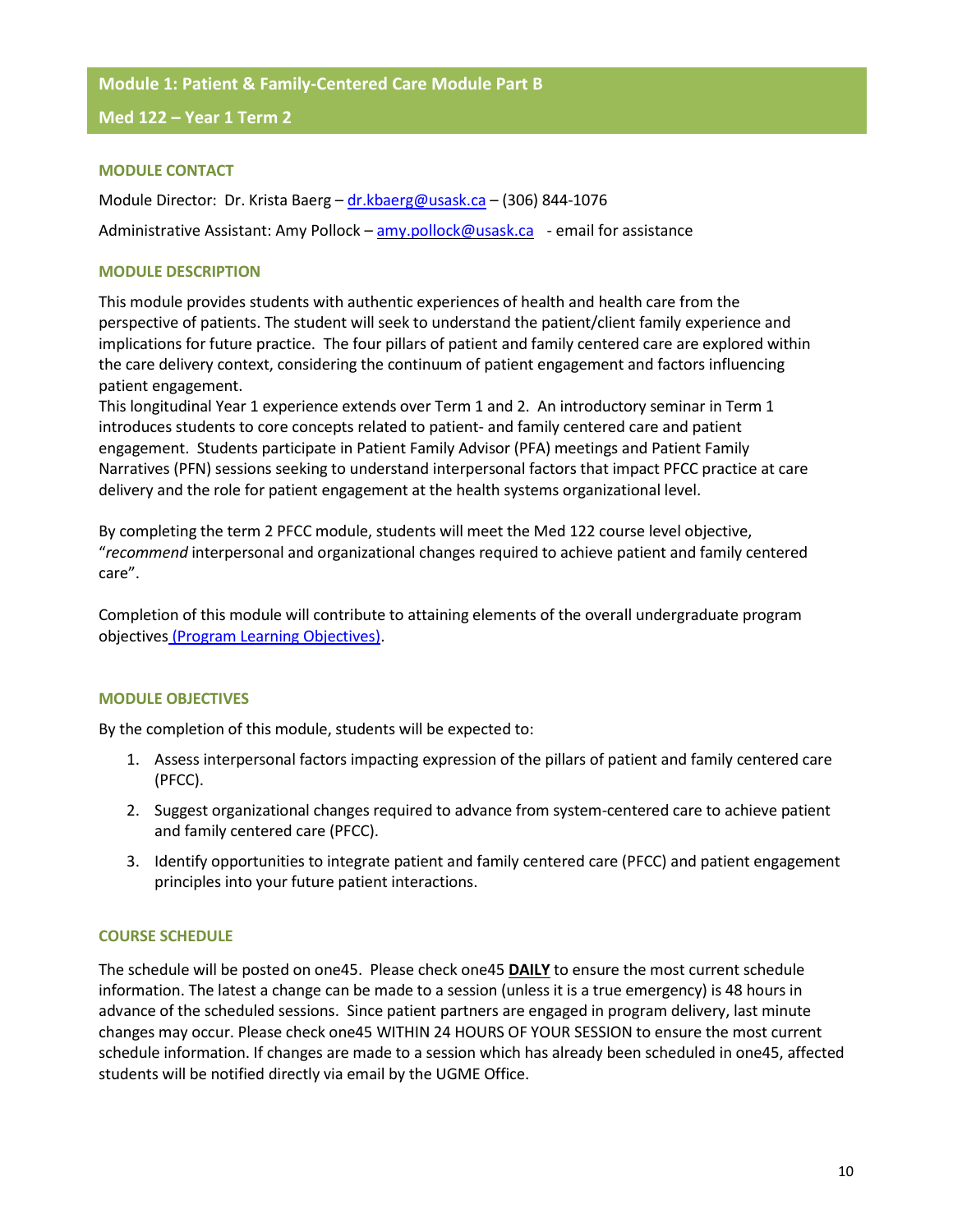#### **INDEPENDENT LEARNING**

During the course module, protected time for independent learning has been set aside to allow students to attend and participate in independent learning sessions.

## **MODULE DELIVERY**

This longitudinal module extends over term 1 and 2 with discrete requirements in each term. In each term, students will have two PFA meetings (see course schedule, mandatory) and attend one PFN session (self-schedule, limited availability). A PFA will provide feedback to students on their PFCC Implications for Practice Reflective Essay.

#### **Patient Family Advisor Meetings**

Sessions with a Patient Family Advisor are scheduled. Attendance is mandatory and tracked through Zoom. Session objectives, pre-readings, and worksheets are included in the module handbook.

#### **Patient and Family Narratives**

The session schedule is available at: <https://wiki.usask.ca/pages/viewpage.action?pageId=674594961>. Students are encouraged to review the schedule early in the term. Sessions are offered approximately once per month through March. Each session includes on-line presentation and interprofessional small group learning activity. Sign-up and session completion is through IPECT; participation is tracked.

## **MODULE MATERIAL ACCESS**

Module materials, including the syllabus, sessions, objectives, required reading, forms, and other useful documents, are posted on Canvas. If you are having difficulty accessing your account please contact Student Central 306-966-1212 or contact IT Services Help Desk 306-966-2222.

## **MODULE RESOURCES**

- PFCC Module Handbook
- Med 112 Introduction to PFCC lecture posted on one45
- Institute for PFCC at [www.ipfcc.org](http://www.ipfcc.org/)
- Patient First Review Update and Patient Experience Case Studies, Government of Saskatchewan [https://www.saskatchewan.ca/government/health-care-administration-and-provider](https://www.saskatchewan.ca/government/health-care-administration-and-provider-resources/saskatchewan-health-initiatives/patient-first-review)[resources/saskatchewan-health-initiatives/patient-first-review](https://www.saskatchewan.ca/government/health-care-administration-and-provider-resources/saskatchewan-health-initiatives/patient-first-review)
- Framework for Patient Engagement by Carman et al at <https://www.healthaffairs.org/doi/pdf/10.1377/hlthaff.2012.113>
- Canadian Interprofessional Health Collaborative (CIHC) Competency Framework at http://www.cihc.ca/files/CIHC\_IPCompetencies\_Feb1210.pdf

#### **MODULE ASSESSMENT**

MODULE REQUIREMENTS TERM 2 (Med 122):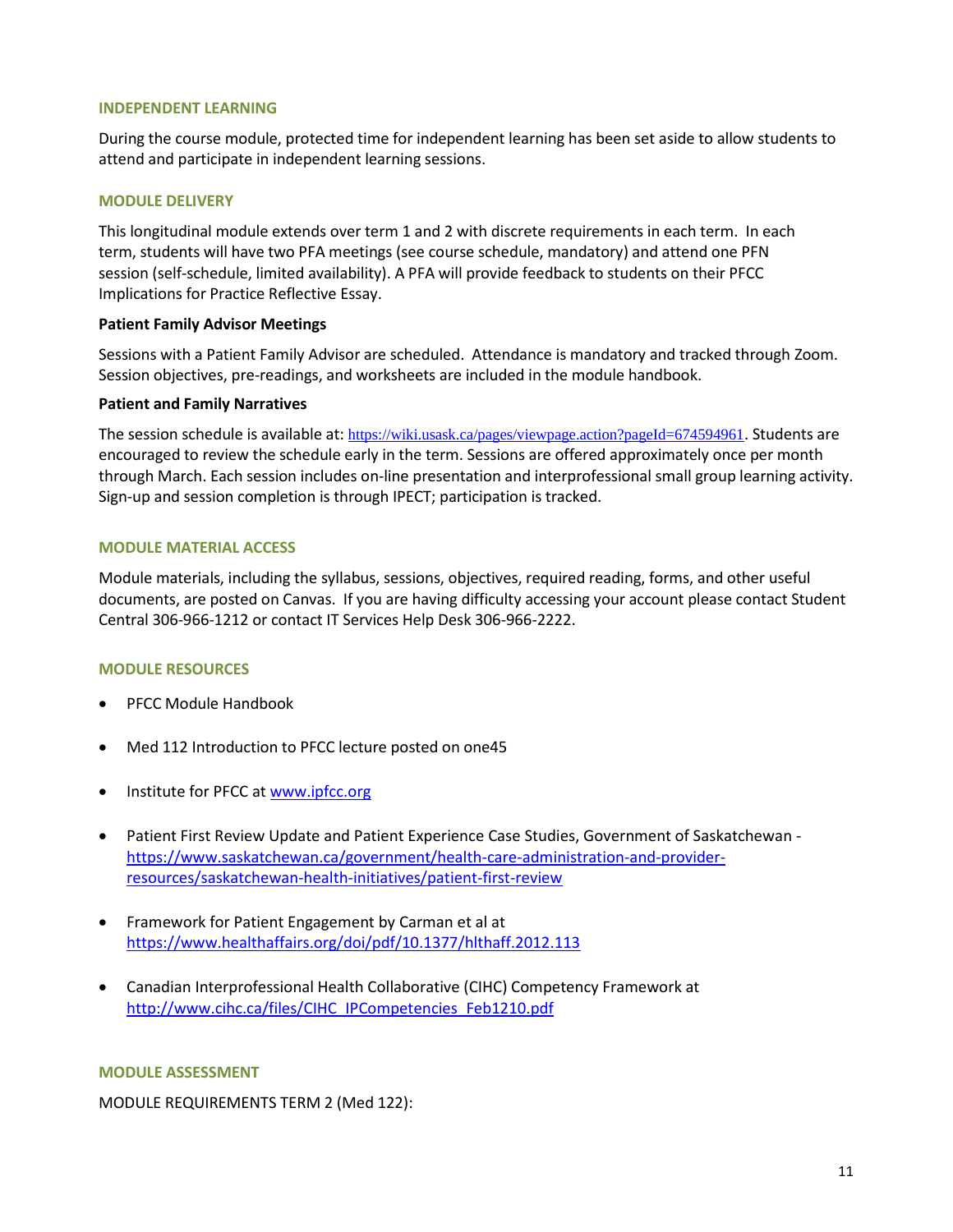- Attend TWO Patient Advisor Meetings attendance is tracked through Zoom (**January 19 and March 30, 2022**). Adherence with netiquette guidelines outlined in the PFCC Handbook is required for successful session completion.
- Pass required for mandatory assignment: PFCC Implications for Practice Reflective Essay. Please refer to Canvas for details. (Note that one remediation attempt will be allowed for a failed assignment)
	- o FINAL assignment: **due April 15, 2022.** A copy of your reflective assignment will be shared with a PFA assigned by SHA-Saskatoon.
- Attend ONE Patient Narratives Session attendance is tracked through IPECT (**due March 31, 2022).** Successful "completion" of the session through IPECT is required.

See PFCC Module Package for details.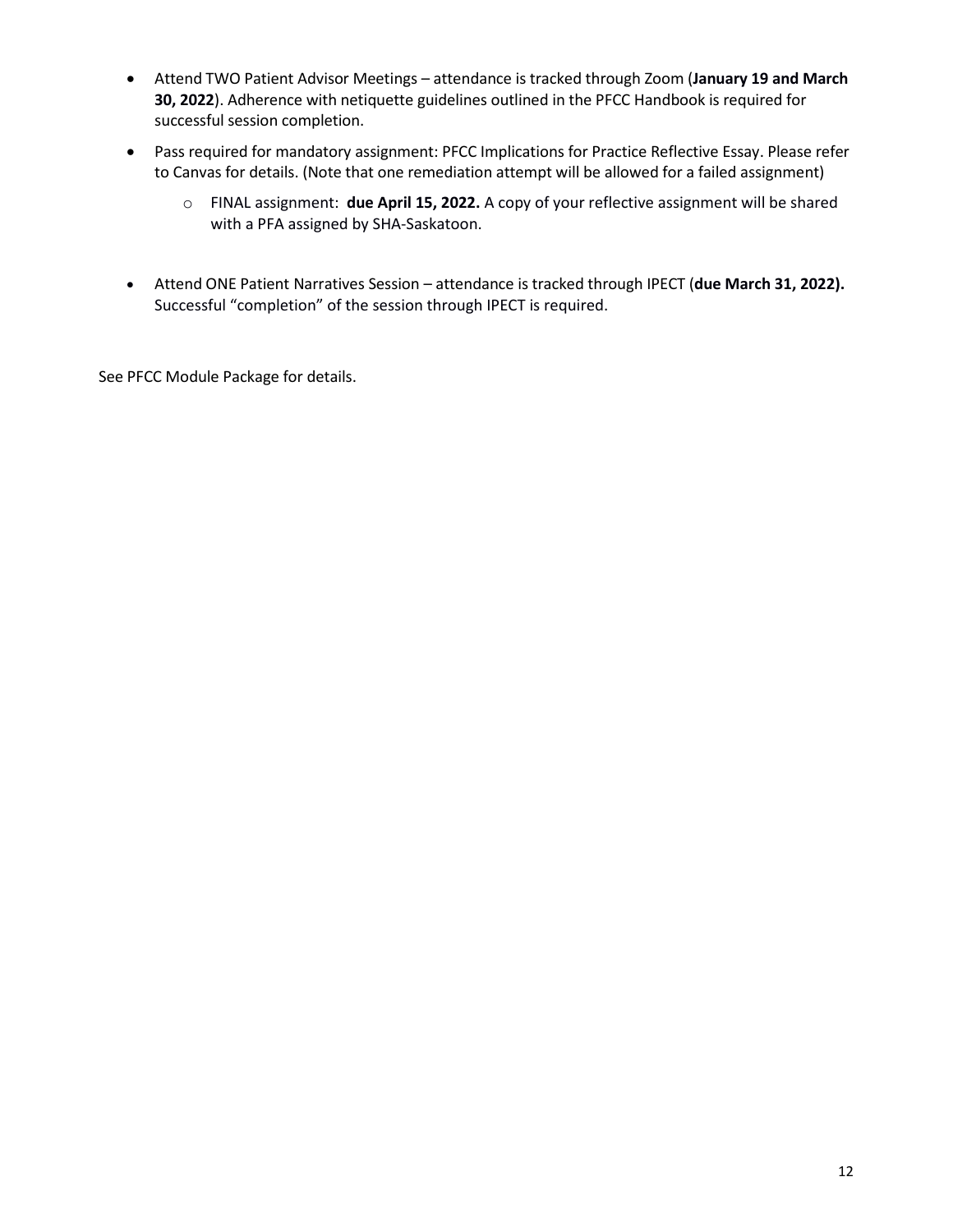# **3. EC Module: Experiences in the Community**

## **Note: This module was introduced in Term 1 (MEDC 112) and continues in Term 2 (MEDC 122)**

#### **MODULE DESCRIPTION**

Details regarding the Experiences in the Community Module options were provided during an orientation in the Medicine & Society I course – see one45. The Community Experience (CE) is a mandatory 1 week clinical/community immersion experience. Students who are selected for the optional Interprofessional Community Services Learning Program (CSLP) or Making the Links/ Certificate in Global Health (MTL) are waived of the requirement to complete the Community Experience.

Demonstration of successful participation in the CE, CSLP or MTL, as relevant to the option selected, is required to successfully complete the M&S II course. Specific assessment description details are provided on one45.

#### **MODULE LEVEL OBJECTIVES**

- 1. Describe how various physician (CanMEDs) roles can contribute to the overall well-being and health of patients, families, communities, and populations.
- 2. Discuss factors that impact patients and communities encountered during your experience.

#### **ATTENDANCE EXPECTATIONS**

See [Student Information Guide](https://medicine.usask.ca/students/undergraduate/curriculum-schedules-objectives.php#StudentInformationGuideSyllabi) for MD Program Attendance and Absence policy.

#### **COURSE RESOURCES**

The module resources, including slides and reading/viewing, will be posted on One45.

#### **MODULE REQUIREMENTS**

Deadlines for application are noted below. Note that option C has space limitations.

A. **One Week Community Experience (CE):** A mandatory 1 week clinical observership experience in a rural/remote or urban underserved community generally completed in May/June. See documents posted to one45 for more details.

Faculty Lead: Dr. Oriana Watt [\(oriana.watt@usask.ca\)](mailto:oriana.watt@usask.ca).

Your Community Experience proposal was due in the fall term.

Timing/Duration: 40 hours after the end of Term 2.

Note: Students selected for one of the two optional programs listed below are waived of the requirement to complete the Community Experience.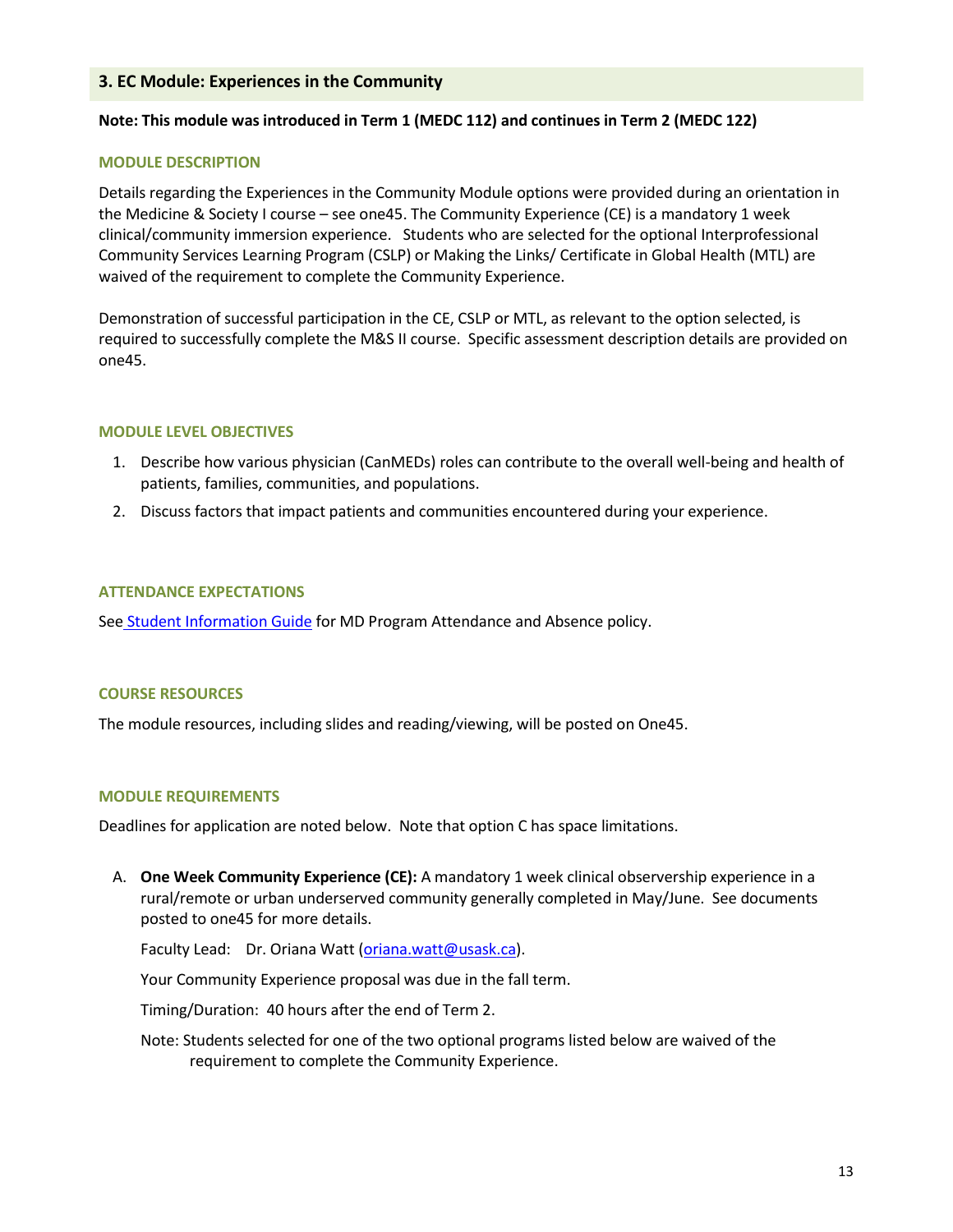B. **Interprofessional Pharmacy-Medicine Community Service Learning Project (CSLP):** A longitudinal interprofessional volunteering experience with a student partner from Pharmacy, doing non-clinical work with a community-based organization serving people in underserved communities in Saskatoon. See documents posted to one45 for more details. Students completing this program will receive a letter of completion.

Faculty Lead: Dr. Oriana Watt [\(oriana.watt@usask.ca\)](mailto:oriana.watt@usask.ca) Timing/ Duration: 45 hours over Terms 1 and 2 (October-March)

C. **Making the Links (MTL) – Certificate in Global Health:** Combines academic courses and experiential learning in marginalized, underserved communities locally and globally. Your MTL application was due in the fall term**.** For more information and how to apply, visit <https://medicine.usask.ca/programs/making-the-links.php#Howtoapply>

Faculty Lead: Dr. Lori Hanson [\(loh817@mail.usask.ca\)](mailto:loh817@mail.usask.ca) Administrative Coordinator: Carlyn Seguin [\(carlyn.seguin@usask.ca\)](mailto:carlyn.seguin@usask.ca).

Timing/Duration: runs over Years 1 & 2 with a community-based experience each summer

# **MODULE ASSESSMENT OVERVIEW**

Successful completion of the Community Experience requires:

- Completion of the one week clinical immersion experience
- Evidence of satisfactory participation in clinical learning experiences on the assessment form completed by the CE supervisor(s)
- Satisfactory completion of a reflective assignment (approximately 250 word) due within 2 weeks of completion of the experience (pass/fail)
- Note: The two other optional programs that are alternative to the CE each include reflective activities and specific assessment, details of assessment provided at orientation for the students selected, and in materials specific to that option.

## **MODULE ASSESSMENT COMPONENTS**

Specific assessment details will be provided in orientation and assessment form, and assignment instructions/rubric will be posted to on one45.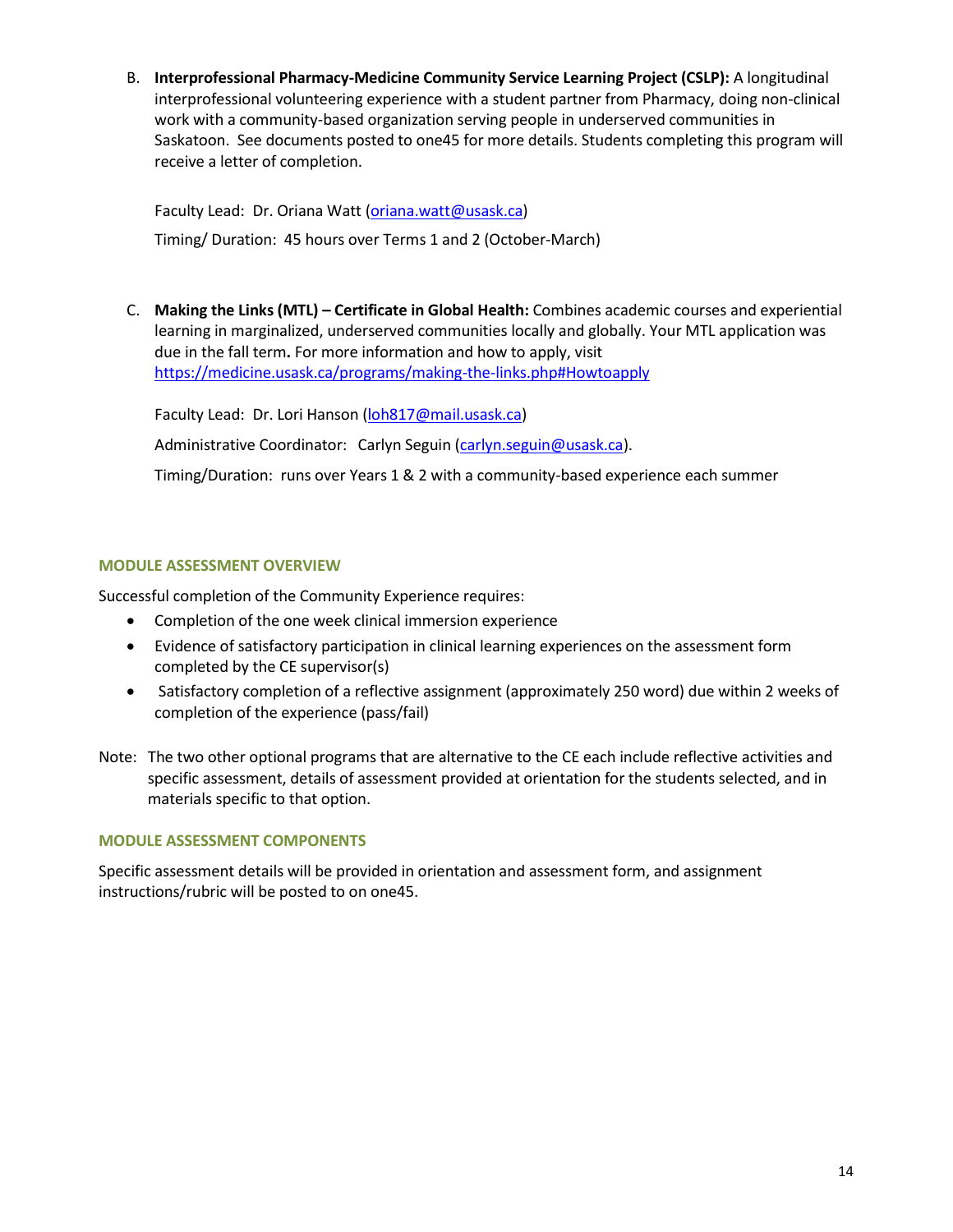#### **4. Medical Arts & Humanities**

#### **MODULE CONTACTS**

Module Director: Dr. Deirdre Andres - [d.andres@usask.ca](mailto:d.andres@usask.ca)

Administrative Assistant: Amy Pollock – [amy.pollock@usask.ca](mailto:amy.pollock@usask.ca) email for assistance

#### **MODULE DESCRIPTION**

Several streams will be offered. Below are the streams confirmed at the time of writing, with others to be added as instructors are confirmed.

#### • **Figure Drawing**

o Students will draw from life the nude human figure. NO PREVIOUS EXPERIENCE is necessary. Students are responsible for the purchase of basic drawing supplies

#### • **Photography**

 $\circ$  Using the equipment students have available (from their phones on up) students will learn the basics of photography including point of view and composition.

#### • **History of Medicine**

o Topics of relevance to medicine and society will be explored. Some pre-reading will be required.

#### • **Literature in Medicine**

o Through assigned readings students will explore the meaning of illness.

#### • **Writing your Medical Experience**

 $\circ$  Students will explore the implications of medical education and patient care through their own written work.

## • **Philosophy**

o Students will explore various concepts around the philosophy of medicine.

#### • **Drama**

- $\circ$  Students will explore basic acting skills including the use of voice, physicality and improvisation.
- $\circ$  No experience is necessary. This module will enhance listening, communication and team building skills.

## • **Singing**

- $\circ$  Students will explore the use of singing as a tool to improve communication skills, and music as a method of self-expression.
- o No previous experience is necessary.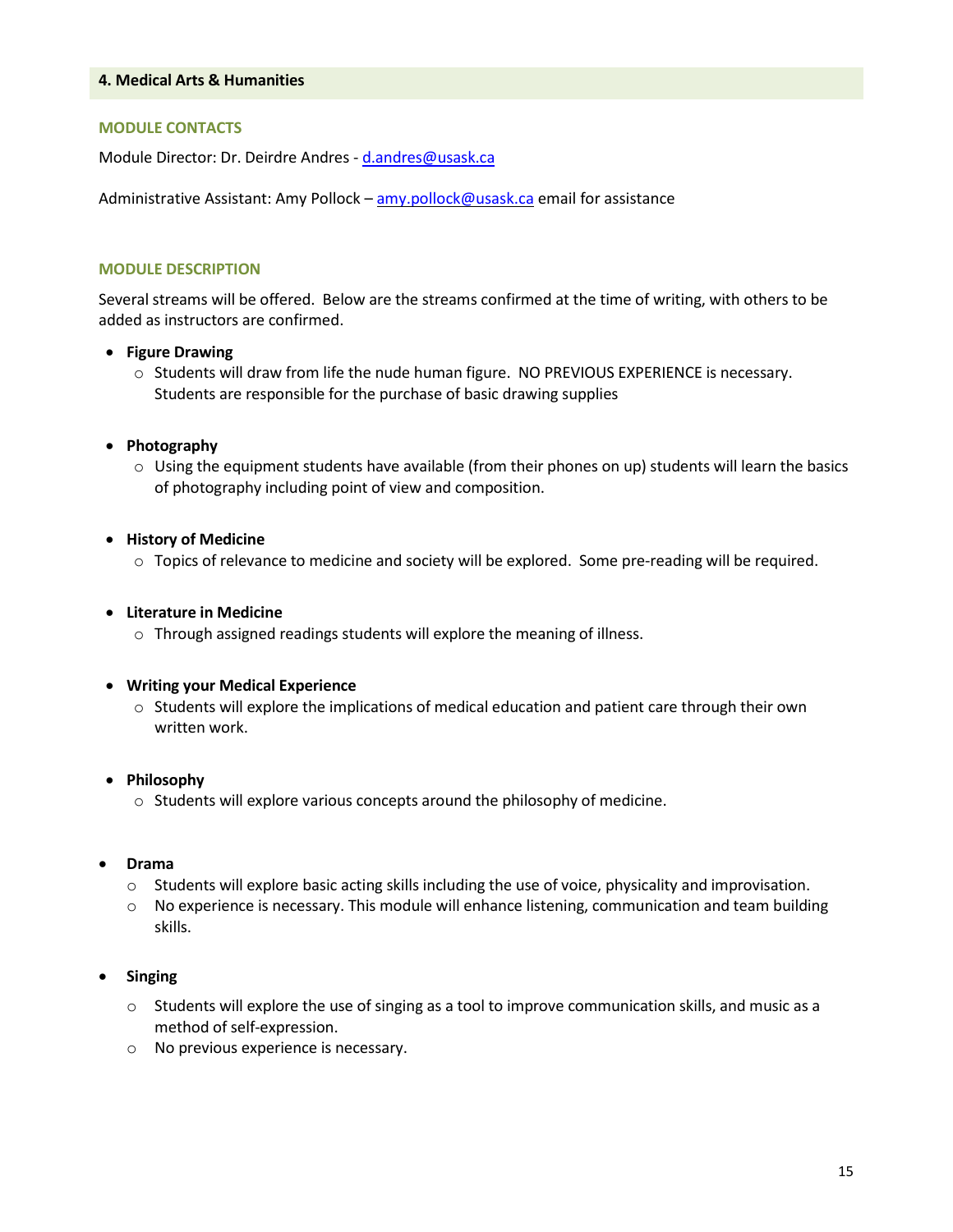## **MODULE LEVEL OBJECTIVES**

By the completion of this module, students will be able to:

- 1. Represent qualities of the arts/humanities that reveal complexities of the human condition, making them an important component of medical education (e.g. uncertainty/doubt/ambiguity, human complexity/variability, resilience, creativity, patient perspective, empathy, critical thinking).
- 2. Link their arts/Humanities experience to clinical experiences both cognitively and emotionally through reflection.

## **ASSESSMENT**

Successful completion of the module will require;

- 1. Participation in scheduled group discussions.
- 2. Submission of a short assignment. Attach a piece of original work if participating in streams where work is produced. Further details will be made available on One45.

Due one week after the final session of your A&H stream by 23:59.

Opportunities will be available for students to interact with other medical arts and humanities communities through submission of their work, but this will **NOT** be mandatory.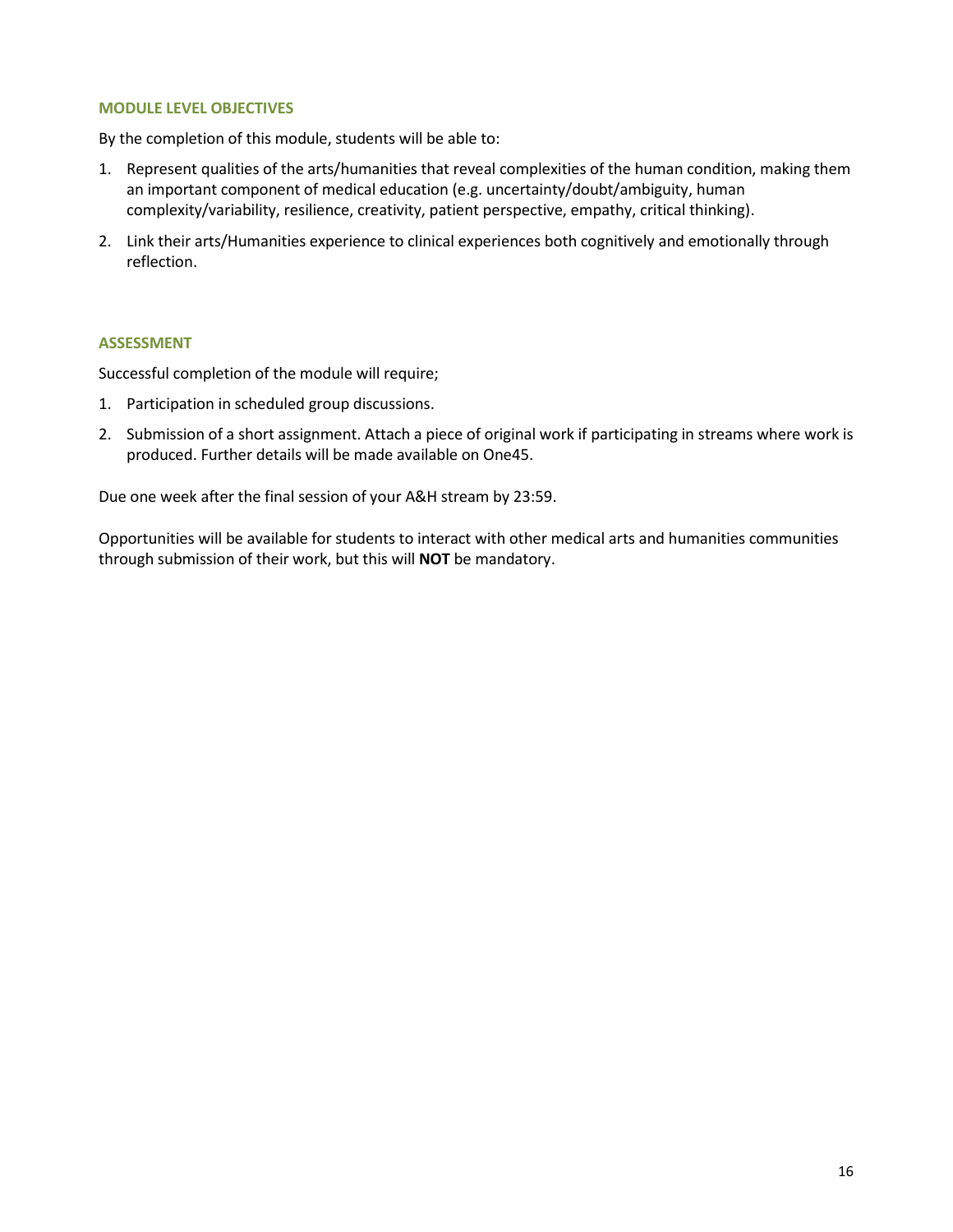#### **MODULE CONTACTS**

Module Director: Dr. Josh Lawson – [josh.lawson@usask.ca](mailto:josh.lawson@usask.ca) – (306) 966-2978 Administrative Assistant: Amy Pollock- [amy.pollock@usask.ca](mailto:amy.pollock@usask.ca) – email for assistance

#### **MODULE DESCRIPTION**

The vertical research theme (**HTTP://MEDICINE.USASK.CA/DOCUMENTS/UGME/ROADMAPS/[RESEARCHEBM](http://medicine.usask.ca/documents/ugme/roadmaps/ResearchEBM.pdf).PDF**), including sessions within the Medicine and Society courses, aims to build capacity for students to demonstrate an understanding of the scientific principles of research and scholarly inquiry and the role of research evidence in health care. This involves:

- Exposing students to different fields of research and research methodologies
- Supporting students in the development of rudimentary research knowledge and skills
- Encouraging students to gain confidence in participating in research during their UGME program

During the first year of this vertical theme, the focus is on fundamental scientific methods with the development of research questions, understanding basic research study designs/analysis strategies and participation in a quantitative research exercise with data collection, analysis, and interpretation.

During the second year, the focus shifts towards learning about and participating in a qualitative research exercise. The summers following Years One and Two, students are eligible to apply for Dean's Summer Studentship Research Awards. Learning around research methodologies encourages participation in experiential research activities, but also supports the acquisition of skills in critical appraisal of medical literature and promotes the development of evidence-based medicine approaches for clinical practice.

## **MODULE LEVEL OBJECTIVES**

- 1. Describe and appraise the phases of quantitative research including formulating a research question, study design, and data collection
- 2. Demonstrate how to appropriately use quantitative evidence to help answer a research question or clinical query through evidence-based methods

#### **MODULE RESOURCES**

The module resources, including slides and reading/viewing, will be posted on Canvas.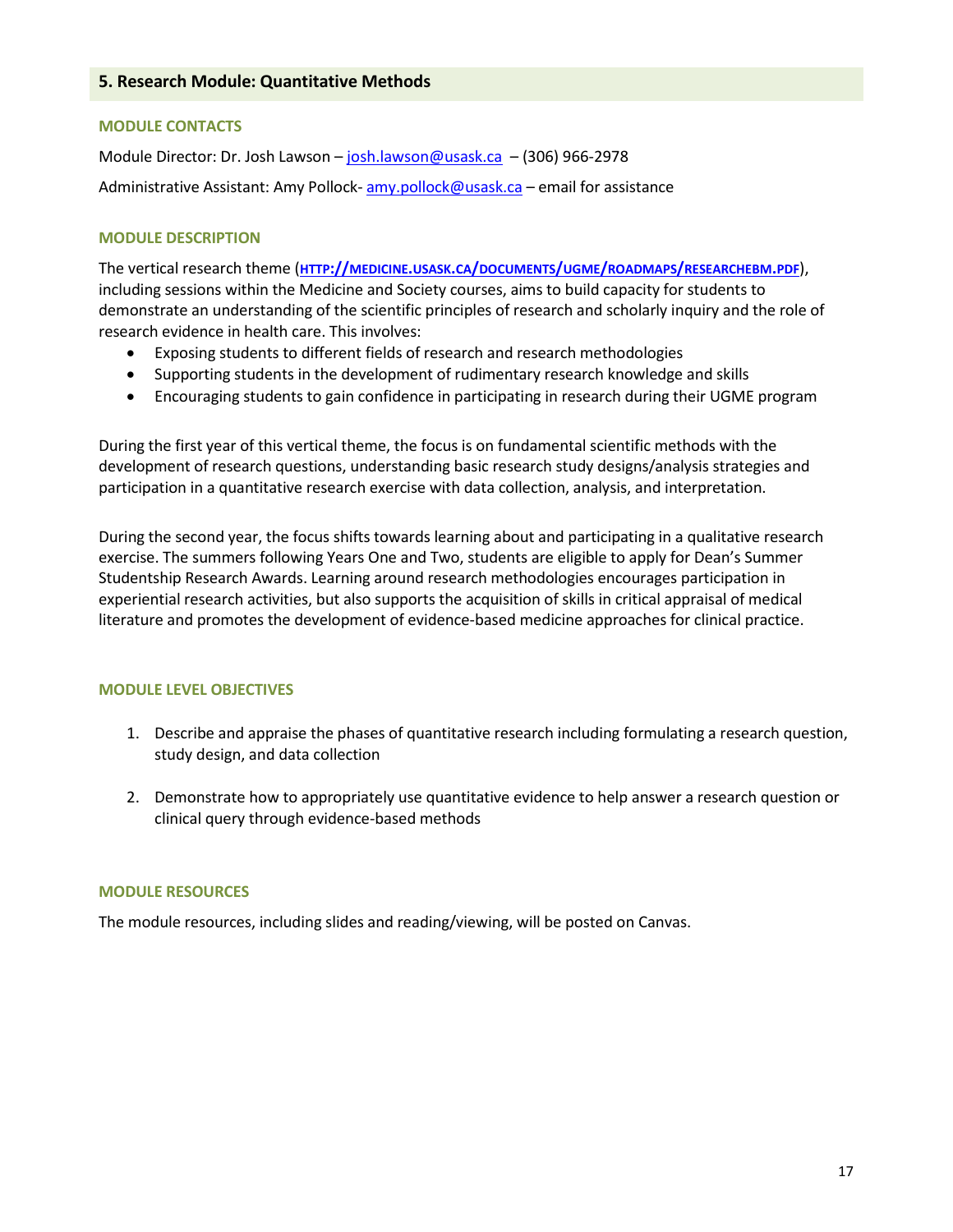#### **MODULE ASSESSMENT**

Successful completion of the Research Module requires:

- **Assignment 1:** Successfully complete the McMaster Chart Review On-Line Tutorial [\(https://ethics.mcmaster.ca/chart/\)](https://ethics.mcmaster.ca/chart/) and Tutorial Course on Research Ethics – CORE [http://www.pre.ethics.gc.ca/eng/education/tutorial-didacticiel/\)](http://www.pre.ethics.gc.ca/eng/education/tutorial-didacticiel/). The obtained certificates after completing each of these courses should be submitted through Canvas.
- Attend and actively participate in the small group research and critical appraisal session**.**
- **Assignment 2:** Submit your second assignment which includes short exercises and a guided critical appraisal of an article through Canvas. This assignment will build on research and critical appraisal concepts presented in term 1.

**See assessment table above for due dates.**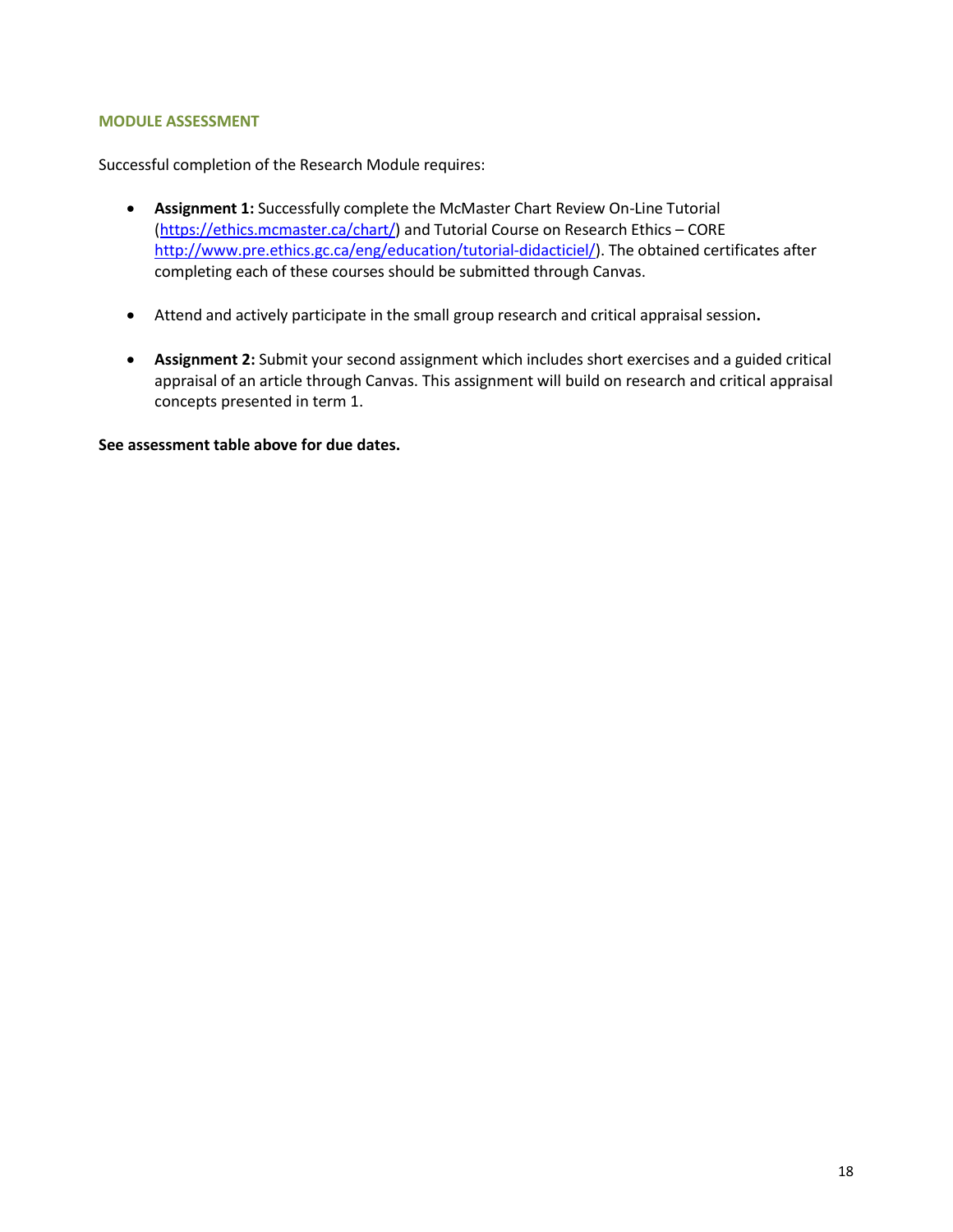#### **IMPORTANT AND RELEVANT INFORMATION**

The following information is extremely important for student success in medical school. Please refer to the [UGME Policies](http://medicine.usask.ca/students/undergraduate/policies.php) page and th[e Student Information Guide](https://medicine.usask.ca/students/undergraduate/curriculum-schedules-objectives.php#StudentInformationGuideSyllabi) for the following policies:

**UGME CONTACT INFORMATION EMAIL COMMUNICATIONS ETHICS AND PROFESSIONALISM PROGRAM EVALUATION GUIDELINES FOR PROVIDING FEEDBACK\ EMERGENCY PROCEDURES MD PROGRAM ATTENDANCE POLICY ASSESSMENT POLICY PROMOTION STANDARDS CONFLICT OF INTEREST NON-INVOLVEMENT OF HEALTH CARE PROVIDERS IN STUDENT ASSESSMENT APPEALS PROCEDURES STUDENT DISCRIMINATION, HARASSMENT, AND MISTREATMENT PROCEDURE ACCOMMODATION OF STUDENTS WITH DISABILITIES OFFICE OF STUDENT AFFAIRS**

**Where a specific College of Medicine policy or procedure does not exist, the College refers to the U of S Academic Courses Policy at<http://policies.usask.ca/policies/academic-affairs/academic-courses.php>**

# **UNDERGRADUATE MEDICAL EDUCATION ASSIGNMENT SUBMISSION POLICY**

Any assignment submitted after 23:59 SK time on the specified date is deemed late (unless otherwise specified).

All due dates or timelines for assignment submission are published in the student course syllabus<sup>1</sup>.

A late assignment may still be submitted up to three consecutive calendar days (72 hours) from the original deadline for that assessment. The assignment must be submitted to the appropriate year Administrative Coordinator in Saskatoon or Regina for years 1-2. Years 3-4 must submit to the Rotation Coordinator. The student, if submitting a late assignment that is deemed to be at or above the pass mark for that assignment will receive the pass mark for the assignment. If it is assessed as below the pass mark, the student will receive the actual grade assigned for the assignment.

Any late assignments not submitted by 23:59 on the third day will receive a mark of 0%. After this period, all mandatory assignments must still be submitted, or the student will be deemed to be missing a course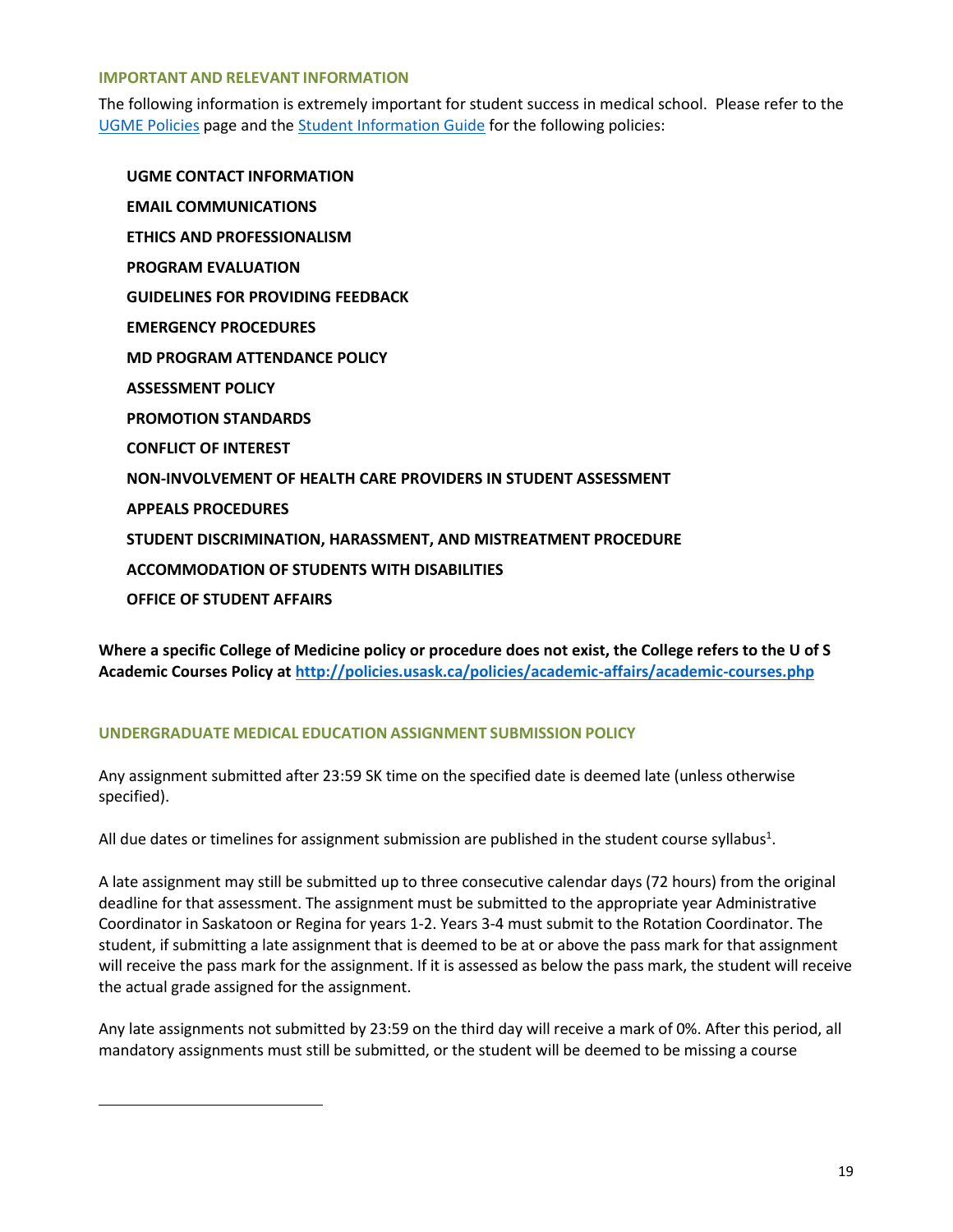component, which will result in an incomplete course. Subsequent academic consequences will be determined at the promotions committee meetings.

In addition to the consequences specified herein, students submitting mandatory assignments late should anticipate a meeting to discuss professionalism, which may result in associated documentation.

**All requests for a deferral of an assignment due date must be received a minimum of 72 hours prior to the deadline.** All such requests must be sent to the Course Director or Rotation Coordinator and copied to the relevant Administrative Coordinator. The course director, in consultation with the year chair and appropriate course/module/rotation director will make a final decision and notify the student of the outcome. Exceptional, unforeseen circumstances will be considered on an individual basis as above.

## **CITATION FORMAT**

Unless otherwise specified by the course or module director, the expected citation format is that of the International Committee of Medical Journal Editors (ICMJE). Examples of this citation format are available at [www.nlm.nih.gov/bsd/uniform\\_requirements.html](http://www.nlm.nih.gov/bsd/uniform_requirements.html)

#### **PROFESSIONALISM**

Students can be deemed unsuccessful on any course assessment for not achieving course expectations of professionalism. This would include, but is not limited to, any unapproved absences from a mandatory session, and/or submission of late assignments. Students failing to meet professional expectations in the course should anticipate a meeting with the Module/Course Directors and/or Year Chair to discuss the concern, which may result in associated documentation. For further information on professionalism, please refer to the UGME Procedures for Concerns with Medical Student Professional Behavior. <http://medicine.usask.ca/policies/professionalism-standard-operating-procedure.php>

#### **RECORDING OF THE LECTURES**

Most lectures will be recorded and posted to the course Canvas site under Course Materials. However, each lecturer reserves the right to choose whether or not their lectures will be recorded. Lecture recordings are not intended to be a replacement for attending the session but rather to enhance understanding of the concepts.

Please remember that course recordings belong to your instructor, the University, and/or others (like a guest lecturer) depending on the circumstance of each session, and are protected by copyright. Do not download, copy, or share recordings without the explicit permission of the instructor.

For questions about recording and use of sessions in which you have participated, including any concerns related to your privacy, please contact the UME administrative coordinator for this course. More information on class recordings can be found in the Academic Courses Policy [https://policies.usask.ca/policies/academic](https://policies.usask.ca/policies/academic-affairs/academic-courses.php#5ClassRecordings)[affairs/academic-courses.php#5ClassRecordings](https://policies.usask.ca/policies/academic-affairs/academic-courses.php#5ClassRecordings)

#### **REQUIRED VIDEO USE:**

At times in this course you may be required to have your video on during video conferencing sessions, in order to support observation of skills, to support group learning activities, or for exam invigilation. It will be necessary for you to use of a webcam built into or connected to your computer.

For questions about use of video in your sessions, including those related to your privacy, contact your instructor.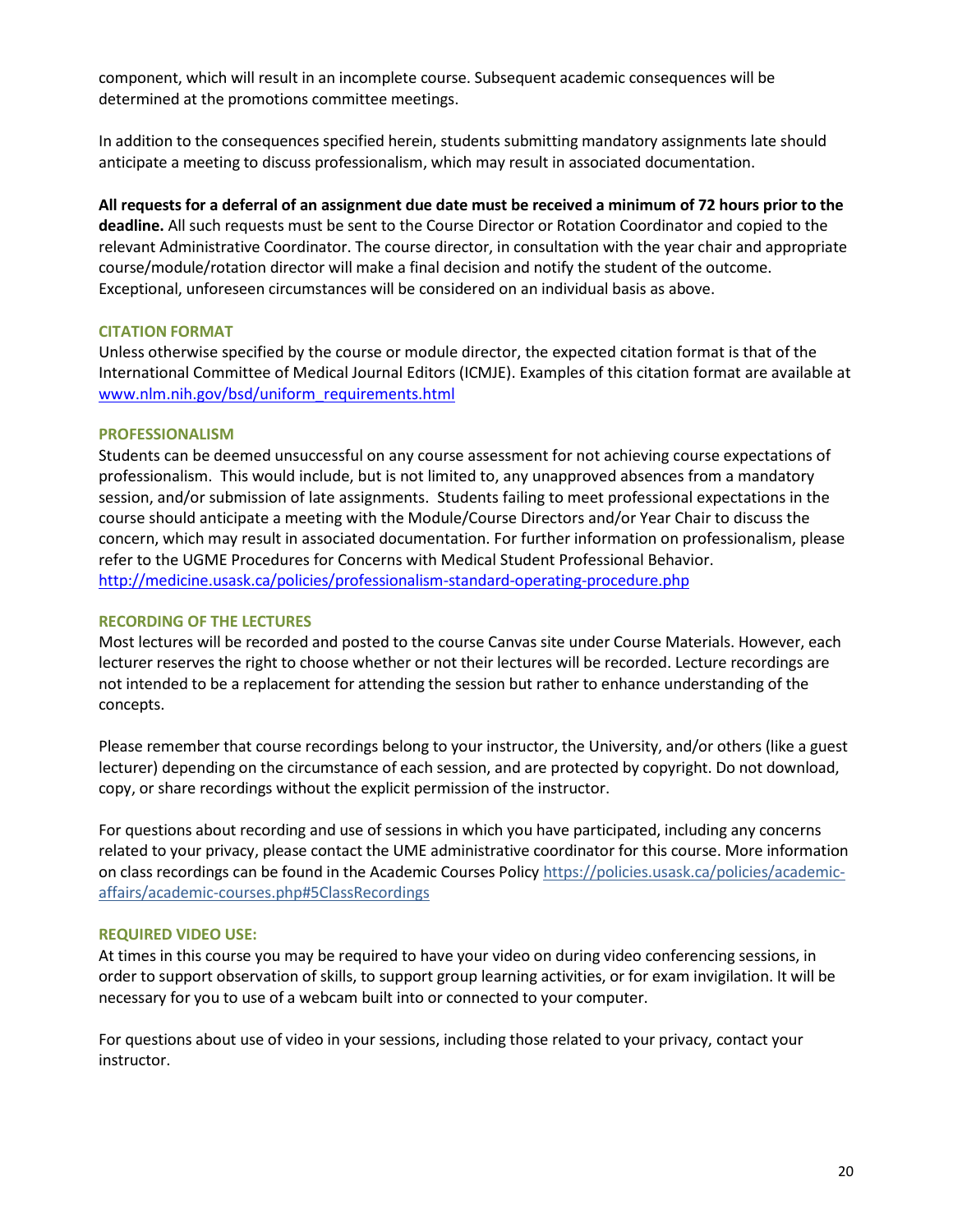## **COPYRIGHT**

Course materials are provided to students based on registration in a class, and anything created by professors and instructors is their intellectual property, unless materials are designated as open education resources. This includes exams, PowerPoint/PDF slides and other course notes. Additionally, other copyright-protected materials created by textbook publishers and authors may be provided to students based on license terms and educational exceptions in the Canadian Copyright Act (see **HTTP://[LAWS](http://laws-lois.justice.gc.ca/eng/acts/C-42/index.html))-LOIS.JUSTICE.GC.CA/ENG/ACTS[/C-42/](http://laws-lois.justice.gc.ca/eng/acts/C-42/index.html))INDEX.HTML)**

**Before copying or distributing others' copyright-protected materials, please ensure that use of the materials is covered under the University's Fair Dealing Copyright Guidelines available at** [https://library.usask.ca/copyright/general-information/fair-dealing-guidelines.php.](https://library.usask.ca/copyright/general-information/fair-dealing-guidelines.php)For example, posting others' copyright-protected materials on the open web is not covered under the University's Fair Dealing Copyright Guidelines, and doing so requires permission from the copyright holder.

For more information about copyright, please visi[t https://library.usask.ca/copyright/index.php](https://library.usask.ca/copyright/index.php) where there is information for students available a[t https://library.usask.ca/copyright/students/rights.php,](https://library.usask.ca/copyright/students/rights.php) or contact the University's Copyright Coordinator at **MAILTO:COPYRIGHT.[COORDINATOR](mailto:copyright.coordinator@usask.ca)@USASK.CA** or (306) 966-8817.

# **INTEGRITY DEFINED (FROM THE OFFICE OF THE UNIVERSITY SECRETARY)**

The University of Saskatchewan is committed to the highest standards of academic integrity and honesty. Students are expected to be familiar with these standards regarding academic honesty and to uphold the policies of the University in this respect. Students are particularly urged to familiarize themselves with the provisions of the Student Conduct & Appeals section of the University Secretary Website and avoid any behavior that could potentially result in suspicions of cheating, plagiarism, misrepresentation of facts and/or participation in an offence. Academic dishonesty is a serious offence and can result in suspension or expulsion from the University.

All students should read and be familiar with the Regulations on Academic Student Misconduct [\(www.usask.ca/secretariat/student-conduct-appeals/StudentAcademicMisconduct.pdf\)](http://www.usask.ca/secretariat/student-conduct-appeals/StudentAcademicMisconduct.pdf) as well as the Standard of Student Conduct in Non-Academic Matters and Procedures for Resolution of Complaints and Appeals [\(www.usask.ca/secretariat/student-conduct-appeals/StudentNon-AcademicMisconduct.pdf\)](http://www.usask.ca/secretariat/student-conduct-appeals/StudentNon-AcademicMisconduct.pdf)

For more information on what academic integrity means for students see the Student Conduct & Appeals section of the University Secretary Website at: [www.usask.ca/secretariat/student-conduct](http://www.usask.ca/secretariat/student-conduct-appeals/forms/IntegrityDefined.pdf)[appeals/forms/IntegrityDefined.pdf](http://www.usask.ca/secretariat/student-conduct-appeals/forms/IntegrityDefined.pdf)

## **INTEGRITY IN A REMOTE LEARNING CONTEXT**

Although the face of teaching and learning has changed due to covid-19, the rules and principles governing academic integrity remain the same. If you ever have questions about what may or may not be permitted, ask your instructor. Students have found it especially important to clarify rules related to exams administered remotely and to follow these carefully and completely.

The University of Saskatchewan is committed to the highest standards of academic integrity and honesty. Students are expected to be familiar with these standards regarding academic honesty and to uphold the policies of the University in this respect. Students are particularly urged to familiarize themselves with the provisions of the Student Conduct & Appeals section of the University Secretary Website and avoid any behavior that could potentially result in suspicions of cheating, plagiarism, misrepresentation of facts and/or participation in an offence. Academic dishonesty is a serious offence and can result in suspension or expulsion from the University.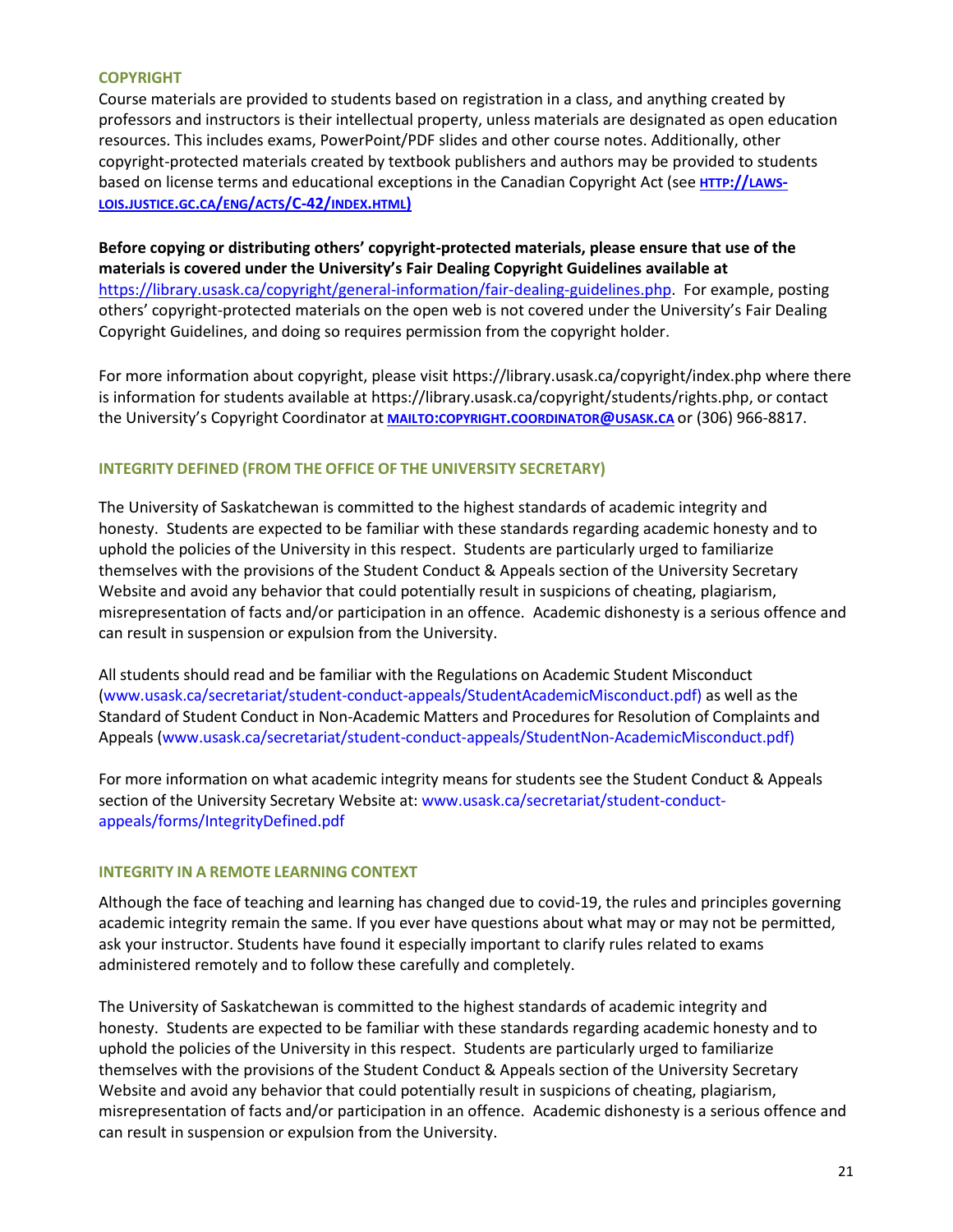All students should read and be familiar with the Regulations on Academic Student Misconduct [\(https://secretariat.usask.ca/student-conduct-appeals/academic-misconduct.php\)](https://secretariat.usask.ca/student-conduct-appeals/academic-misconduct.php) as well as the Standard of Student Conduct in Non-Academic Matters and Procedures for Resolution of Complaints and Appeals [\(https://secretariat.usask.ca/student-conduct-appeals/academic-misconduct.php#IXXIIAPPEALS\)](https://secretariat.usask.ca/student-conduct-appeals/academic-misconduct.php#IXXIIAPPEALS)

For more information on what academic integrity means for students see the Academic Integrity section of the University Library Website at:<https://library.usask.ca/academic-integrity#AboutAcademicIntegrity>

You are encouraged to complete the Academic Integrity Tutorial to understand the fundamental values of academic integrity and how to be a responsible scholar and member of the USask community <https://library.usask.ca/academic-integrity.php#AcademicIntegrityTutorial>

## **EXAMINATIONS WITH ACCESS AND EQUITY SERVICES (AES)**

Students who have disabilities (learning, medical, physical, or mental health) are strongly encouraged to register with Access and Equity Services (AES) if they have not already done so. Students who suspect they may have disabilities should contact the Student Affairs Coordinator at the Office of Student Affairs (OSA) for advice and referrals. In order to access AES programs and supports, students must follow AES policy and procedures.

For more information, check

<https://students.usask.ca/health/centres/access-equity-services.php> or contact AES at (306) 966-7273 or aes@usask.ca.

Students registered with AES may request alternative arrangements for mid-term and final examinations.

Students must arrange such accommodations through the Office of Student Affairs (OSA) by the stated deadlines. Instructors shall provide the examinations for students who are being accommodated by the deadlines established by OSA.

## **RECOMMENDED TECHNOLOGY FOR REMOTE LEARNING**

Students are reminded of the importance of having the appropriate technology for remote learning. The list of recommendations can be found at [https://students.usask.ca/remote-learning/tech-requirements.php.](https://students.usask.ca/remote-learning/tech-requirements.php)

## **STUDENT SUPPORTS**

## **COLLEGE OF MEDICINE, OFFICE OF STUDENT AFFAIRS**

Student Affairs offers confidential support and advocacy at arm's length from the academic offices. For more information, in Saskatoon please contact:

COM Student Affairs Coordinator, Edith Conacher at [edith.conacher@usask.ca](mailto:edith.conacher@usask.ca) or (306) 966-4751

COM and the School of Rehabilitation Science Coordinator, Bev Digout at [bev.digout@usask.ca](mailto:bev.digout@usask.ca) or 306-966-8224

COM Student Affairs Coordinator (Regina Campus), Lisa Persaud a[t lisa.Persaud@saskhealthauthority.ca](mailto:lisa.Persaud@saskhealthauthority.ca) or (306) 766-0620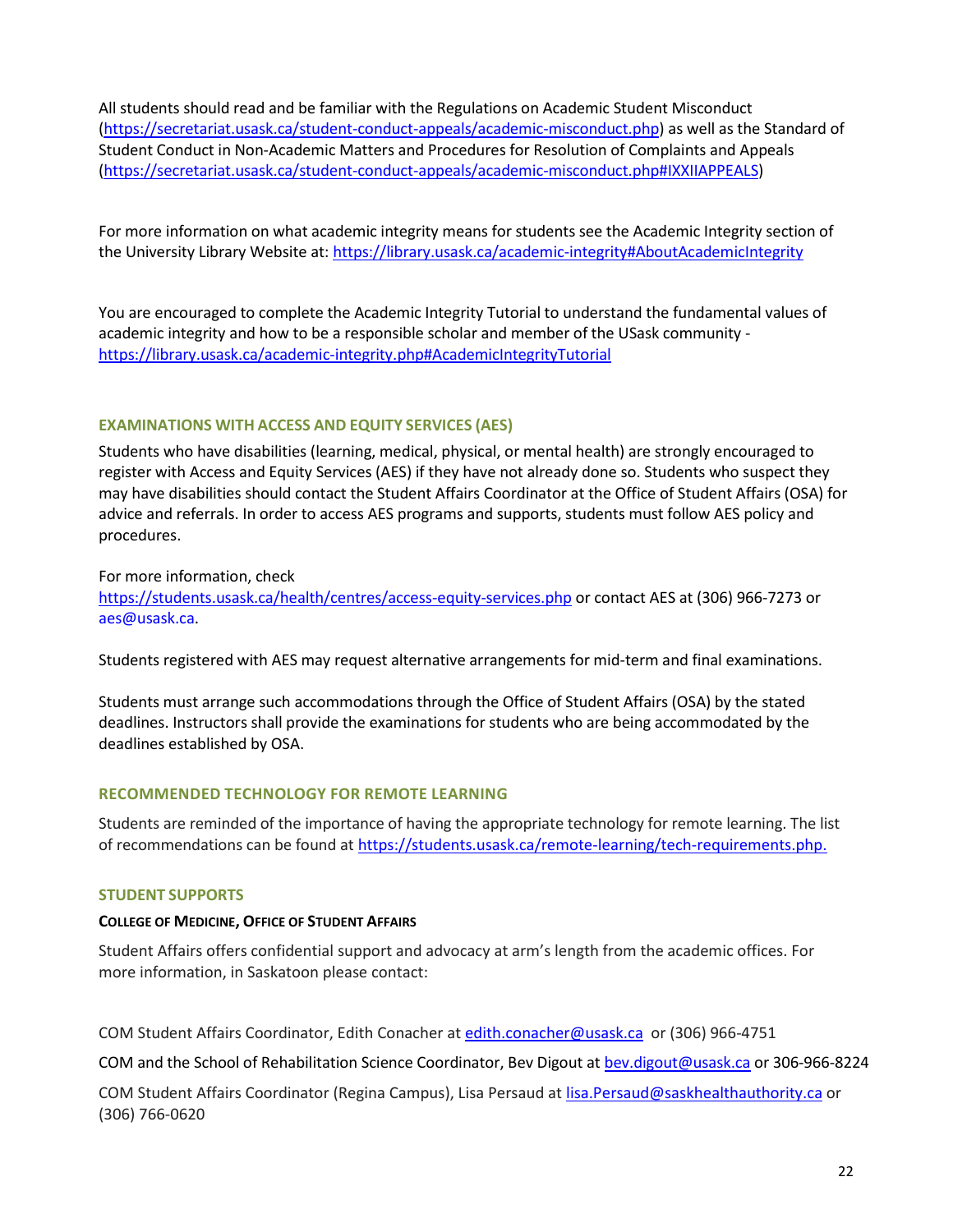#### **STUDENT LEARNING SERVICES**

Student Learning Services (SLS) offers assistance to U of S undergrad and graduate students. For information on specific services, please see the SLS web sit[e](http://library.usask.ca/studentlearning/) [http://library.usask.ca/studentlearning/.](http://library.usask.ca/studentlearning/)

# **STUDENT AND ENROLMENT SERVICES DIVISION**

The Student and Enrolment Services Division (SESD) focuses on providing developmental and support services and programs to students and the university community. For more information, see the students' web site [http://students.usask.ca.](http://students.usask.ca/)

# **ACADEMIC HELP FOR STUDENTS**

The University Library offers a range of learning and academic support to assist USask undergrad and graduate students. For information on specific services, please see the Learning page on the Library web site [https://library.usask.ca/support/learning.php.](https://library.usask.ca/support/learning.php)

Remote learning support information<https://students.usask.ca/remote-learning/index.php>

Class and study tips<https://students.usask.ca/remote-learning/class-and-study-tips.php>

Remote learning tutoria[l https://libguides.usask.ca/remote\\_learning](https://libguides.usask.ca/remote_learning)

Study skills materials for online learnin[g https://libguides.usask.ca/studyskills](https://libguides.usask.ca/studyskills)

A guide on netiquette, principles to guide respectful online learning interactions <https://teaching.usask.ca/remote-teaching/netiquette.php>

<https://students.usask.ca/study/remote-learning.php><https://libguides.usask.ca/studyskills>

# **TEACHING, LEARNING AND STUDENT EXPERIENCE**

Teaching, Learning and Student Experience (TLSE) provides developmental and support services and programs to students and the university community. For more information, see the students' website [http://students.usask.ca.](http://students.usask.ca/)

## **FINANCIAL SUPPORT**

Any student who faces challenges securing their food or housing and believes this may affect their performance in the course is urged to contact Student Central [\(https://students.usask.ca/student](https://students.usask.ca/student-central.php)[central.php\)](https://students.usask.ca/student-central.php).

## **ABORIGINAL STUDENTS CENTRE**

The Aboriginal Students Centre (ASC) is dedicated to supporting Aboriginal student academic and personal success. The centre offers personal, social, cultural and some academic supports to Métis, First Nations, and Inuit students. The centre is also dedicated to intercultural education, bringing Aboriginal and non-Aboriginal students together to learn from, with and about one another in a respectful, inclusive and safe environment.

Students are encouraged to visit the ASC's Facebook page [\(https://www.facebook.com/aboriginalstudentscentre/\)](https://www.facebook.com/aboriginalstudentscentre/) to learn more.